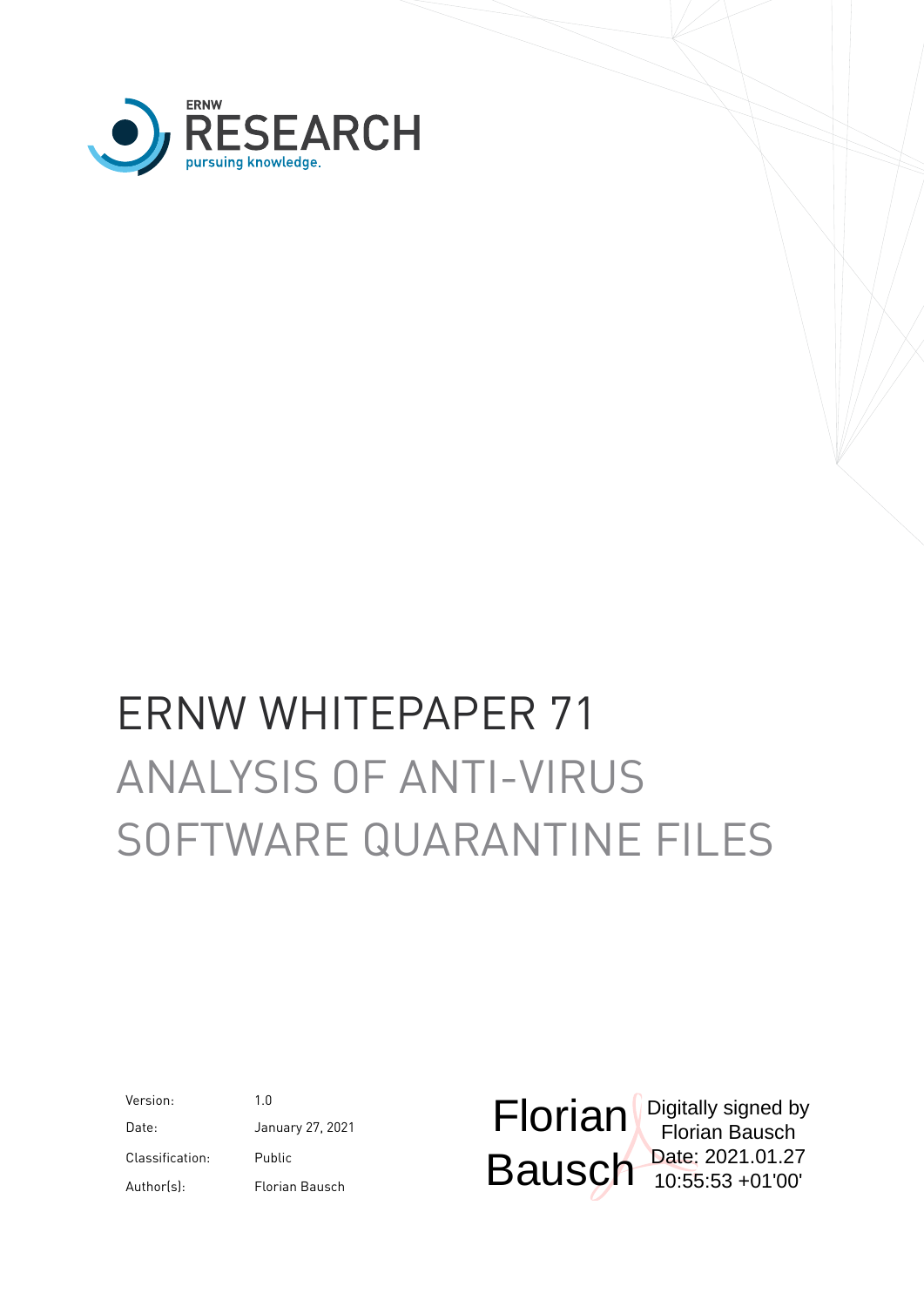

# Table of Content

| 1              |     | Introduction<br>3                                                                                                                                                                                                                             |                |  |  |  |  |  |
|----------------|-----|-----------------------------------------------------------------------------------------------------------------------------------------------------------------------------------------------------------------------------------------------|----------------|--|--|--|--|--|
|                | 1.1 |                                                                                                                                                                                                                                               | 3              |  |  |  |  |  |
|                | 1.2 |                                                                                                                                                                                                                                               | 4              |  |  |  |  |  |
|                | 1.3 |                                                                                                                                                                                                                                               | 5              |  |  |  |  |  |
| $\overline{2}$ |     | <b>Quarantine Analysis</b>                                                                                                                                                                                                                    | 6              |  |  |  |  |  |
|                | 2.1 | G Data                                                                                                                                                                                                                                        | 6              |  |  |  |  |  |
|                |     | 2.1.1                                                                                                                                                                                                                                         | $\overline{7}$ |  |  |  |  |  |
|                |     | 2.1.2<br>Second section (b) and a section of the second section of the second section of the second section of the section of the section of the section of the section of the section of the section of the section of the section of        | 8              |  |  |  |  |  |
|                |     | 2.1.3                                                                                                                                                                                                                                         | 8              |  |  |  |  |  |
|                |     | 2.1.4                                                                                                                                                                                                                                         | 8              |  |  |  |  |  |
|                |     |                                                                                                                                                                                                                                               | 10             |  |  |  |  |  |
|                |     | 2.2.1                                                                                                                                                                                                                                         | 11             |  |  |  |  |  |
|                |     | 2.2.2                                                                                                                                                                                                                                         | 13             |  |  |  |  |  |
|                | 2.3 |                                                                                                                                                                                                                                               | 13             |  |  |  |  |  |
|                |     | 2.3.1                                                                                                                                                                                                                                         | 13             |  |  |  |  |  |
|                |     | 2.3.2<br>Quarantine timestamp (educational contract of the contract of the contract of the contract of the contract of the contract of the contract of the contract of the contract of the contract of the contract of the contract of        | 14             |  |  |  |  |  |
|                |     | 2.3.3                                                                                                                                                                                                                                         | 15             |  |  |  |  |  |
|                |     |                                                                                                                                                                                                                                               | 15             |  |  |  |  |  |
|                |     | Parser definition <i>and a contract of the contract of the contract of the contract of the contract of the contract</i><br>2.4.1                                                                                                              | 16             |  |  |  |  |  |
|                | 2.5 |                                                                                                                                                                                                                                               | 17             |  |  |  |  |  |
|                | 2.6 |                                                                                                                                                                                                                                               |                |  |  |  |  |  |
|                |     | ResourceData files responses in the contract of the contract of the contract of the contract of the contract of the contract of the contract of the contract of the contract of the contract of the contract of the contract o<br>2.6.1       | 20             |  |  |  |  |  |
|                |     | 2.6.2                                                                                                                                                                                                                                         | 21             |  |  |  |  |  |
|                |     | 2.6.3                                                                                                                                                                                                                                         | 22             |  |  |  |  |  |
|                | 2.7 |                                                                                                                                                                                                                                               | 27             |  |  |  |  |  |
|                |     | Quarantine file <i>and a contract of the contract of the contract of the contract of the contract of the contract of the contract of the contract of the contract of the contract of the contract of the contract of the contrac</i><br>2.7.1 | 27             |  |  |  |  |  |
|                |     | 2.7.2 Metadata file                                                                                                                                                                                                                           | 31             |  |  |  |  |  |
| 3              |     | <b>Summary &amp; Conclusion</b>                                                                                                                                                                                                               | 34             |  |  |  |  |  |
| А              |     | RC4 Helper Class in Python                                                                                                                                                                                                                    | 35             |  |  |  |  |  |
| B              |     | References                                                                                                                                                                                                                                    | 36             |  |  |  |  |  |
|                |     |                                                                                                                                                                                                                                               |                |  |  |  |  |  |

| <b>ERNW Research GmbH</b> |  |  |  |  |
|---------------------------|--|--|--|--|
| Carl-Bosch-Str. 4         |  |  |  |  |
| 69115 Heidelberg          |  |  |  |  |

[www.ernw-research.de](https://ernw-research.de) **Page 2** [www.troopers.de](https://troopers.de) [www.insinuator.net](https://insinuator.net)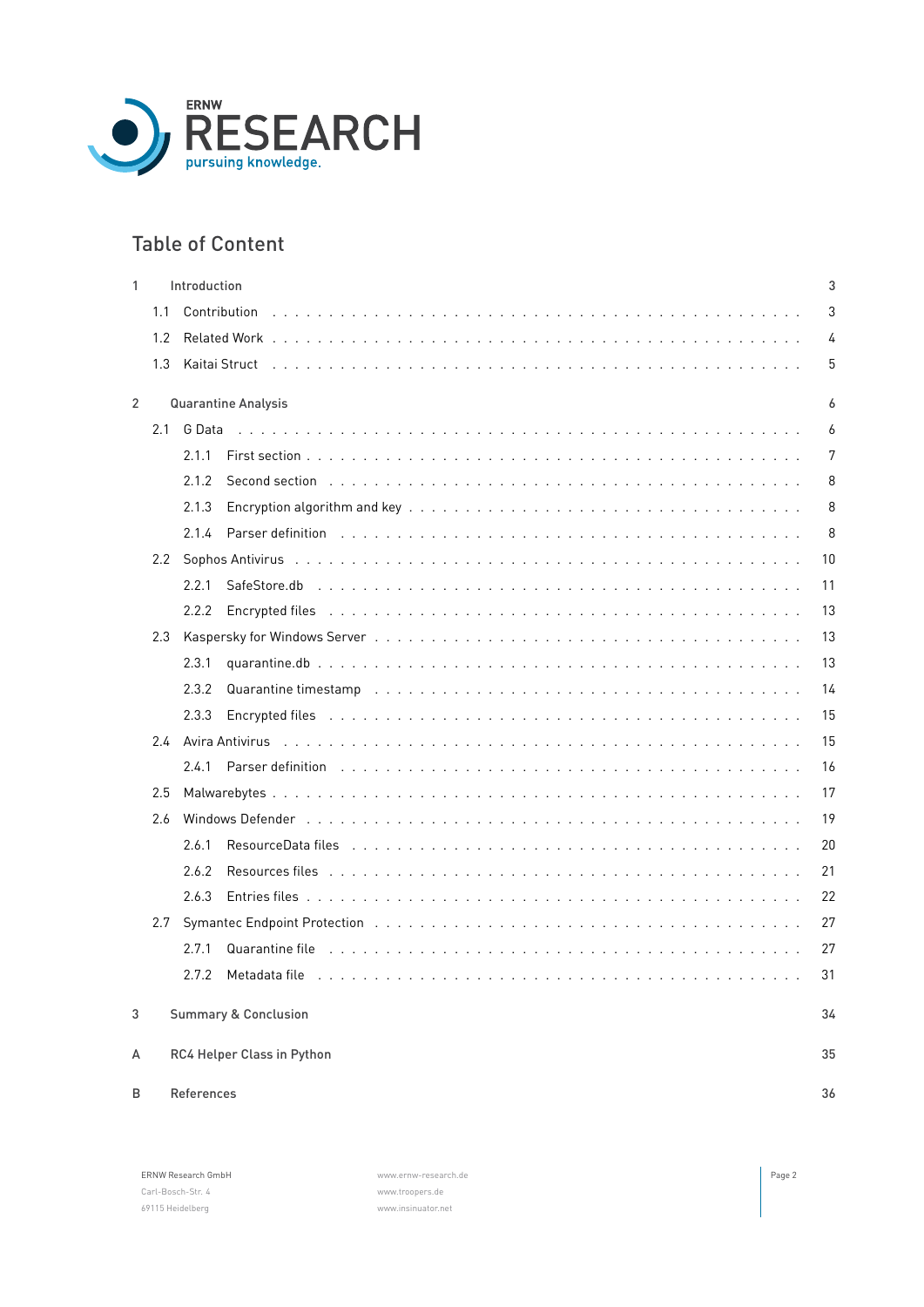

# <span id="page-2-0"></span>1 Introduction

Anti-virus software (AV software) is a type of computer software that tries to identify malicious software and to prevent it from running. Since anti-virus software may wrongfully identify harmless files as malicious (*false positives*), AV software makes use of *quarantining* files. If a file is put into quarantine by an AV software, the AV software removes the original suspected malicious file and stores a modified obfuscated version in another location. Obfuscation is achieved by encrypting the original file with more or less strong algorithms. However, the strength of the encryption algorithm is not important, since the encryption is only meant to transform executable files into a representation that cannot be executed by the computer. The encryption is usually symmetric because it is faster and more simple to handle than asymmetric encryption. To be able to restore files from quarantine, the AV software stores additional information besides the encrypted malicious file. This information usually includes the original path, timestamps, checksums (for example MD5, SHA1, SHA256), and the name and type of the suspected malware.

Quarantine files of AV software can be useful sources of information during incident analyses. They preserve malicious files that may have been executed on the system, but also give hints when a computer got infected by malware. They may even include information about processes that created the malicious files. The challenge when trying to use quarantine files during incident analysis is that there is a big variety of AV software, each using a different proprietary undocumented form of storing the information.

Based on these considerations, the quarantine files of different AV software were analyzed. The encryption and obfusca-tion methods were documented (including encryption keys) and parsers created using Kaitai Struct<sup>[1](#page-2-2)</sup>. Using the parsers and other documented information it is possible to create a unified tool that can automatically analyze quarantine files of different AV software, show the information, transform the information into Sleuth Kit's body file format (Carrier, [2009](#page-35-1)), look up more information from online services such as VirusTotal<sup>[2](#page-2-3)</sup>, and restore malicious files for further static or dynamic malware analysis.

# <span id="page-2-1"></span>1.1 Contribution

This whitepaper gives a detailed overview over structure, content, and encryption / obfuscation methods of anti-virus quarantine files. The file formats are described so that incident analysists can find useful information more easily. Furthermore, the Kaitai Struct parser definition files can be used to implement tools for automated analysis. The results of this research work are also available on Github: *<https://github.com/ernw/quarantine-formats>*. [3](#page-2-4)

The examined quarantine files belong to the following anti-virus software:

ERNW Research GmbH [www.ernw-research.de](https://ernw-research.de) Page 3 Carl-Bosch-Str. 4 [www.troopers.de](https://troopers.de) 69115 Heidelberg [www.insinuator.net](https://insinuator.net)

<span id="page-2-2"></span>*<sup>1</sup> <https://kaitai.io/>*

<span id="page-2-3"></span>*<sup>2</sup> <https://virustotal.com/>*

<span id="page-2-4"></span>*<sup>3</sup> Licensed under Creative Commons CC BY-SA 4.0, <https://creativecommons.org/licenses/by-sa/4.0/>*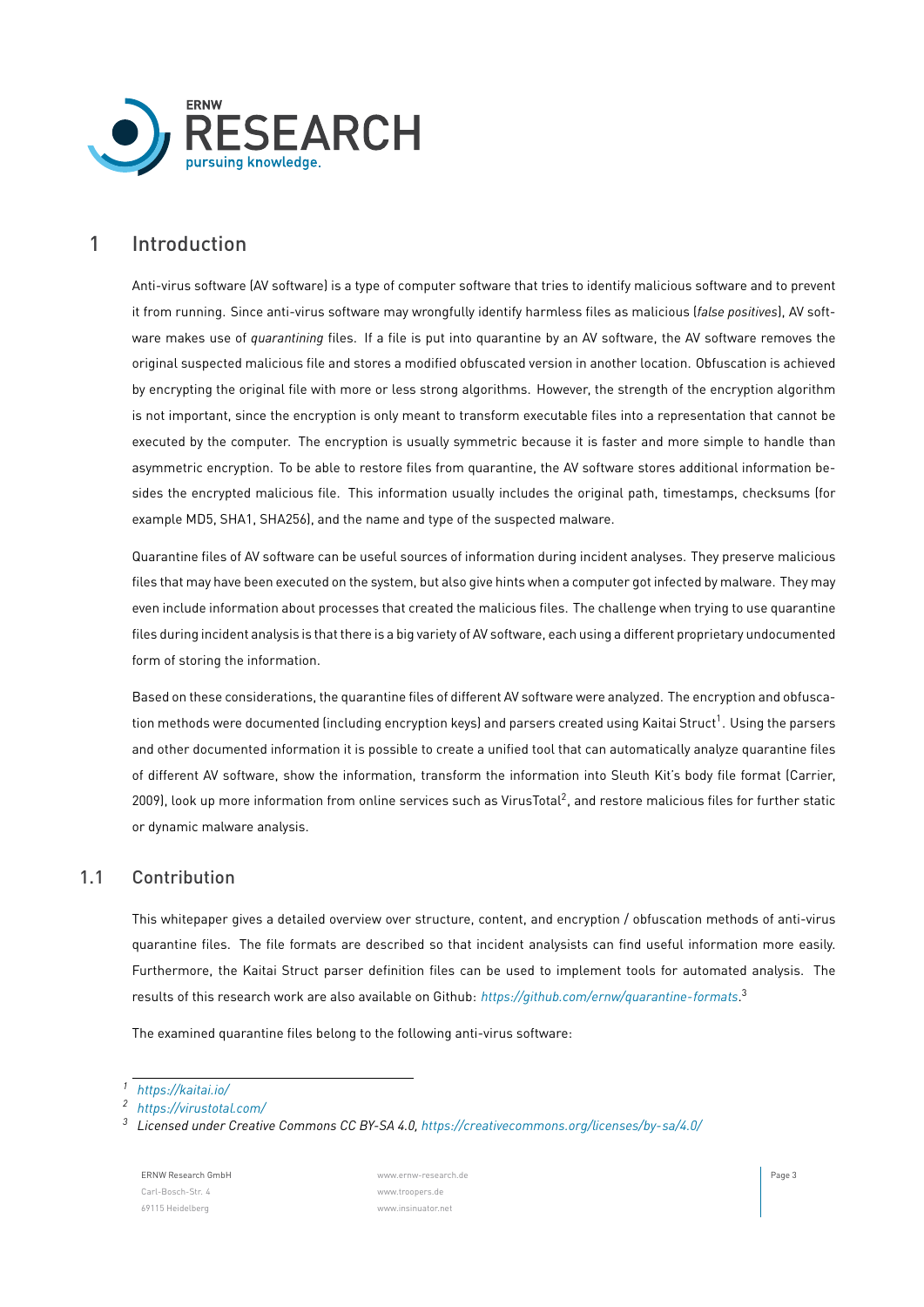

- *◦* Avira
- *◦* Windows Defender
- *◦* Malwarebytes
- *◦* Symantec Endpoint Protection
- *◦* G Data
- *◦* Sophos Antivirus
- *◦* Kaspersky for Windows Server

<span id="page-3-0"></span>For G Data, Sophos, and Kaspersky, this whitepaper is the first description of the file formats. For the other file formats, it is – to our knowledge – the first structured, detailed description.

# 1.2 Related Work

There are several resources on the Internet, e.g. blog posts, about different quarantine file formats that give a more or less detailed view on selected file formats.

A tool that supports the decryption and deobfuscation of quarantine files of various AV software is DeXRAY (dexray. pl) by Adam Grant (Grant, [2019a\)](#page-35-2). However, DeXRAY simply restores malicious files and does not analyze metadata. Futhermore, there is no documentation on how the quarantine files are processed and why they are processed this way.

A basic description of the Windows Defender file format was created by Jon Glass. However, it shows how to restore quarantined files without examining metadata and supporting files (Glass, [2015\)](#page-35-3).

The blog post *Recovering Malware from a Quarantine Folder* by M. Gene Shantz (Shantz, [2016\)](#page-35-4) gives hints about analyzing Avira Antivirus files without trying to understand the complete file format. The author shows how to manually extract a quarantined file, but ignores the additional metadata provided by the quarantine file.

For Symantec Endpoint Protection's quarantine files there is a not actively developed program called VBNExtract (conixsecurity, [2014](#page-35-5)). It can also only extract files from quarantine without using additional metadata or understanding the whole file structure. A more detailed analysis of this file format was performed and described by Brian Maloney (Maloney, [2018](#page-35-6)).

Another not actively developed program is a fork of the Cuckoo dynamic analysis framework. It contains a functionality to unquarantine files from different quarantine file formats (Sprengler, [2015\)](#page-35-7). However, there is little documentation about the supported file formats.

Carl-Bosch-Str. 4 [www.troopers.de](https://troopers.de) 69115 Heidelberg [www.insinuator.net](https://insinuator.net)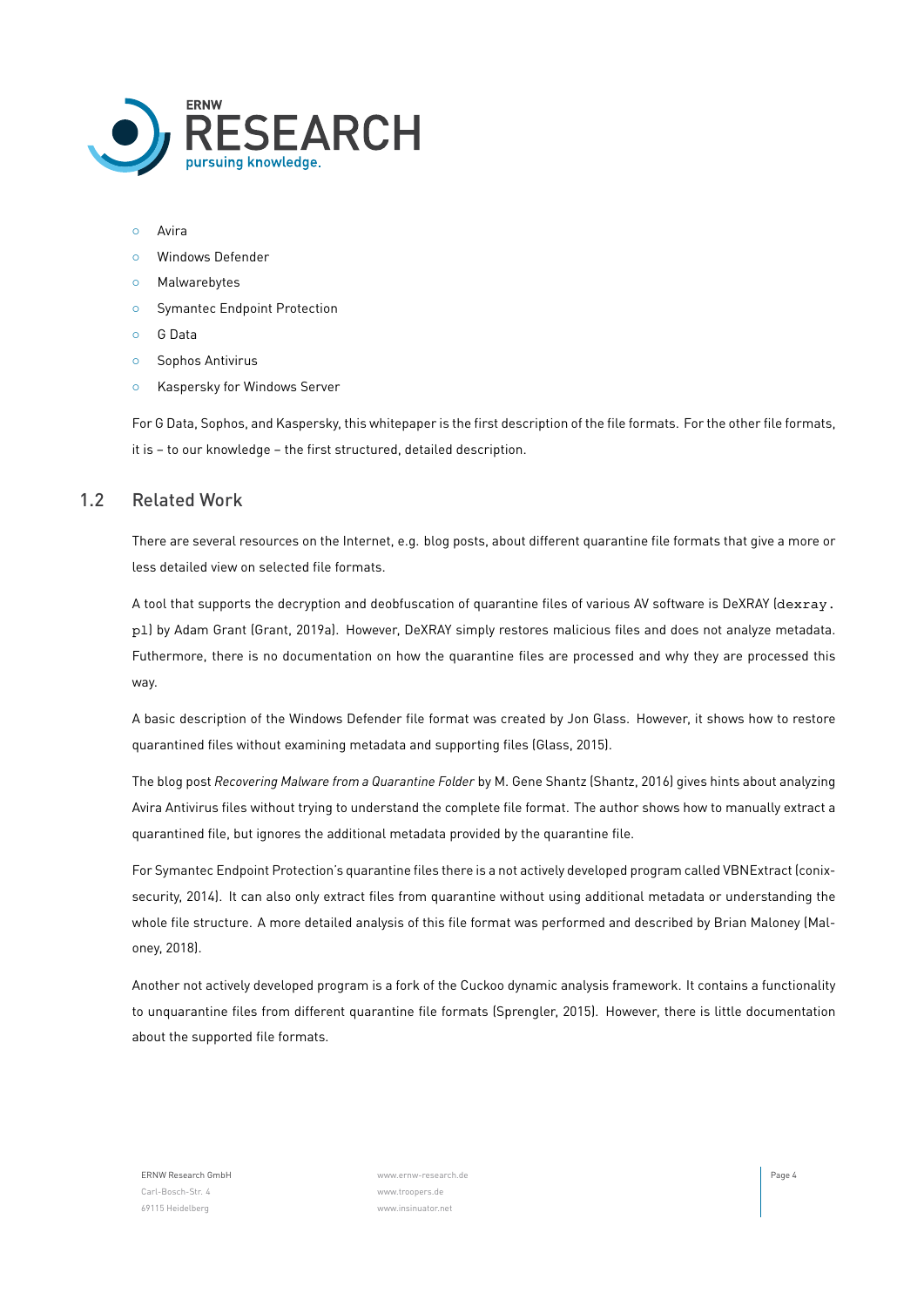

# 1.3 Kaitai Struct

<span id="page-4-0"></span>Kaitai Struct<sup>[4](#page-4-1)</sup> is a YAML-based format to define parsers for arbitrary binary files in a generic description language. Parser definitions can be compiled into program code – several programming languages are supported. This simplifies creating and reading a parser definition and to use it in different projects. Furthermore, Kaitai Struct provides the Kaitai Visualizer tool. This tool allows to use the parser definition to interactively browse through a binary file parsed using this definition.

Kaitai Struct comes with a built-in support for xor-processing files or parts of files. This method is often used as a simple encryption method for quarantine files. If another encryption method is used, the decryption routine – for example RC4 – can be implemented in the required programming language and used in the parser definition. (See appendix [A](#page-34-0) – *[RC4](#page-34-0) [Helper Class in Python](#page-34-0)*, page [35](#page-34-0) for an RC4 helper class in Python.)

<span id="page-4-1"></span>*4 <https://kaitai.io/>*

ERNW Research GmbH [www.ernw-research.de](https://ernw-research.de) Page 5 Carl-Bosch-Str. 4 [www.troopers.de](https://troopers.de) 69115 Heidelberg [www.insinuator.net](https://insinuator.net)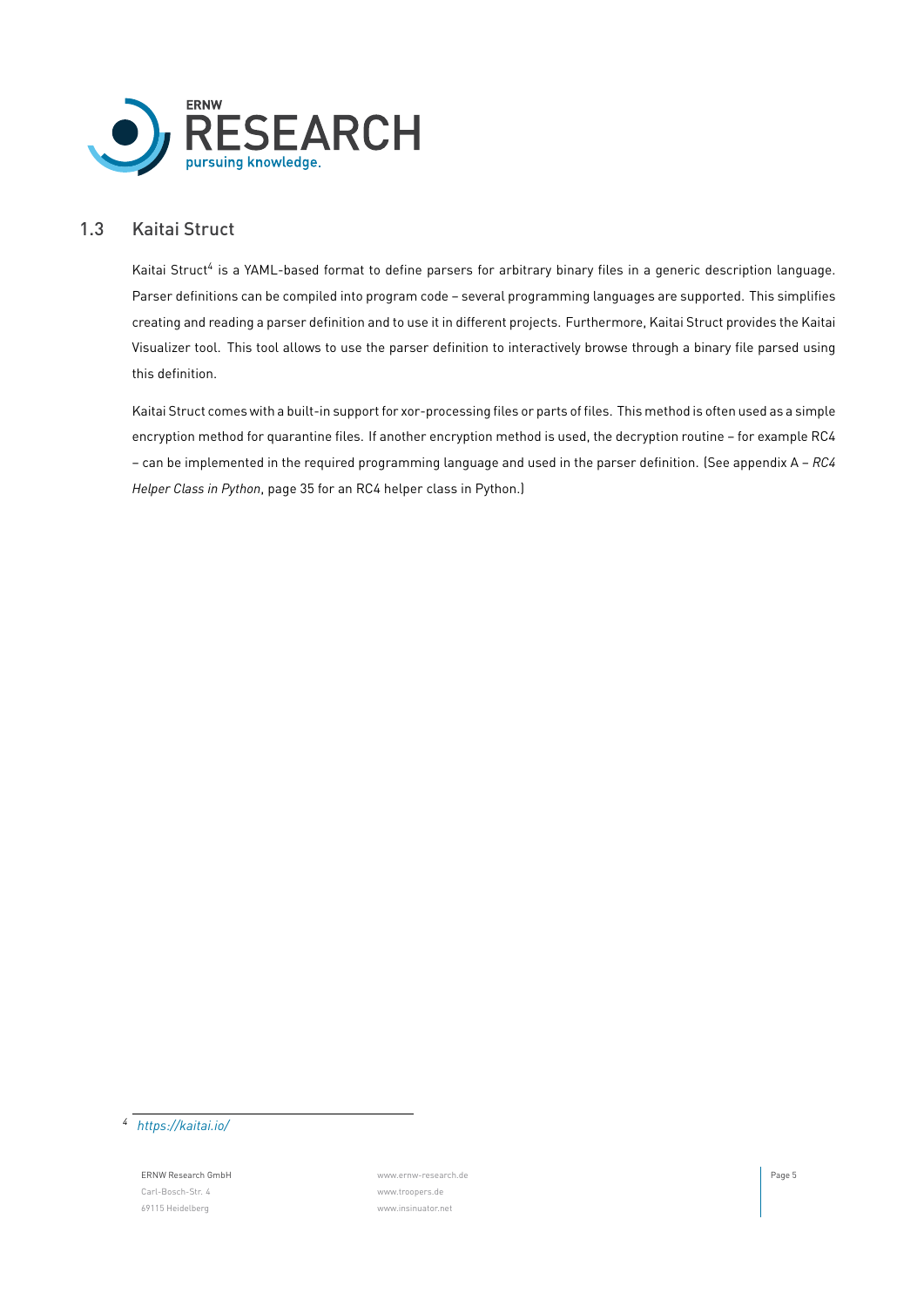

# <span id="page-5-0"></span>2 Quarantine Analysis

The samples for the analysis were taken from real-life incident analysis cases and from especially generated quarantine files. These generated files were created by installing an AV software inside of a Windows 7 virtual machine (VM) and adding the EICAR test file (EICAR, [2006](#page-35-8)), but also real malware samples. After detection by the AV software the quarantine directories of the AV were saved for analysis.

The selection of AV software in this document was influenced by the encountered AV software on analyzed systems during real life incident cases.

For the three anti-virus software solutions by G Data (section [2.1](#page-5-1)), Sophos (section [2.2](#page-9-0)), and Kaspersky (section [2.3\)](#page-12-1) no previous, related work could be found. Because of this, these sections contain a more detailed description on the research work. For the other software solutions Avira (section [2.4](#page-14-1)), Malwarebytes (section [2.5](#page-16-0)), Windows Defender (section [2.6\)](#page-18-0), and Symantec (section [2.7](#page-26-0)) it was possible to use findings from other resources. Therefore, these sections contain a less detailed description of the results.

# <span id="page-5-1"></span>2.1 G Data

The analysis of the G Data quarantine format started with two quarantine files from an incident analysis. The two original malware files were found on the system, too, which simplified the first steps of analysis. G Data quarantine files are located at /ProgramData/GData/AVK/Quarantine/ and their file names follow this pattern: "<hostname> DDMMYYHHmmss  $[0-9A-F]$  {8}. q". However, the hostname is not always included in the file names.

The following listing shows as an example a quarantine file containing the EICAR test file. The file consists of three sections; the first two sections are easy to spot at first glance:

- 1. A section starting with the magic bytes 0xca 0xfe 0xba 0xbe, followed by its length (0x54 in this case).
- 2. A section starting with the magic bytes  $0xba$   $0xda$   $0xda$   $0x0d$ , followed by its length  $0x9c$  in this case).
- 3. In this example, the second section ends at 0x100. The remainder of the file has exactly the length of the quarantined EICAR test file (0x44 bytes).

```
00000000: cafe babe 5400 0000 e864 787b 7094 5280 ....T....dx{p.R.
00000010: 49cd 626d 7b9f 794c 1178 72cf 1f40 2565 I.bm{.yL.xr..@%e
00000020: d076 b97b 3994 0dd1 e09d 279c c544 09b6 .v.{9.....'..D..
00000030: 5273 9b84 ca8d d276 1595 d60a 9bee 8c7d Rs.....v.......}
00000040: 35cf e5d1 562a ba46 8beb 5d86 5dcf 3bca 5...V*.F..].].;.
00000050: 902d bb48 8f84 2a40 0886 d6e6 baad f00d .-.H..*@........
00000060: 9c00 0000 e864 787b 7094 5280 07cd 62ed .....dx{p.R...b.
00000070: f32d c312 1078 72cf c0be da78 0f46 8896 .-...xr....x.F..
00000080: 1576 99d0 3242 156e fea6 b9b7 bb43 9769 .v..2B.n.....C.i
```
ERNW Research GmbH [www.ernw-research.de](https://ernw-research.de) Page 6 Carl-Bosch-Str. 4 [www.troopers.de](https://troopers.de) 69115 Heidelberg [www.insinuator.net](https://insinuator.net)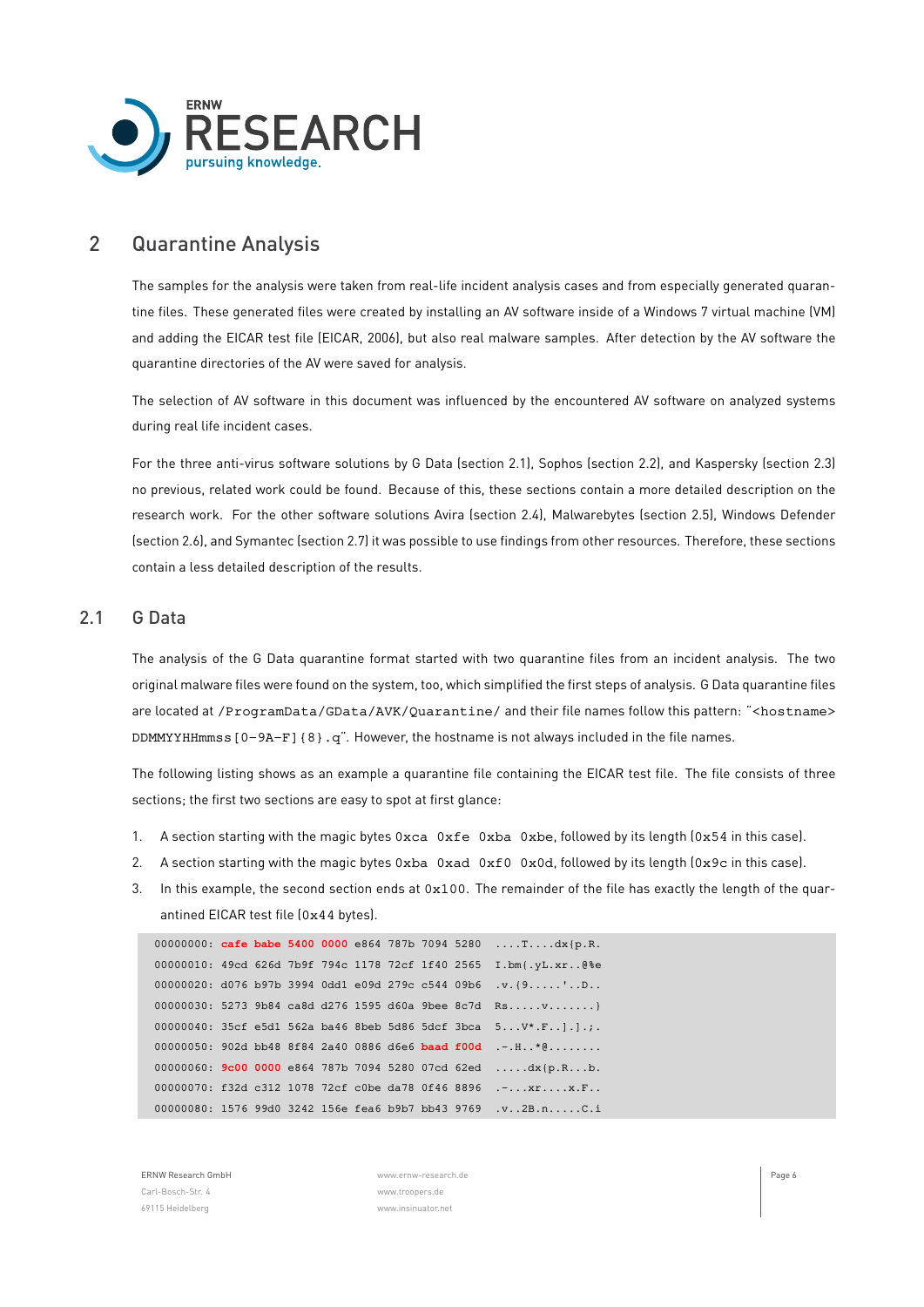

|                     |  |  |  |  | 00000090: 886f 4177 7c95 ba0a baee ac7d e231 74fe .oAw }.1t.              |
|---------------------|--|--|--|--|---------------------------------------------------------------------------|
|                     |  |  |  |  | 000000a0: 652a 9246 94eb 6086 3ecf 77ca a52d 9c48 e*.F`.>.w-.H            |
|                     |  |  |  |  | 000000b0: 8984 3c40 5386 a5e6 a0ad 4adb 4109 9891 < @SJ.A                 |
|                     |  |  |  |  | 000000c0: b9ec dc76 a6bc 5c0b a676 6885 f615 0643 v\vhC                   |
|                     |  |  |  |  | 000000d0: $4c36$ bed4 0627 6bc3 5511 2ad4 3b28 9ba9 L6'k.U.*.; (          |
|                     |  |  |  |  | 000000e0: 0b3a 0cab 221f b076 dcd3 8e7e d220 a9ab .:"v~.                  |
|                     |  |  |  |  | 000000f0: b8e7 49bb b4db e817 c156 e7b1 f372 c1ff $\dots\dots\dots\dots$  |
|                     |  |  |  |  | 00000100: b151 375a 20b1 12c1 1396 56b1 5c89 6427 .07Z V.\.d'             |
|                     |  |  |  |  | 00000110: 2550 2291 c989 993b bc41 8d5f 3fdd 0f90 $P^{\prime\prime}$ A. ? |
|                     |  |  |  |  | 00000120: e0b0 59c8 d00a 28f7 7337 c2c5 a9d9 dd20 Y(.s7                   |
|                     |  |  |  |  | 00000130: 35c7 ef59 d3ba e92e 49e2 cd98 756f ef62 $5YI$ uo.b              |
| 00000140: e3c0 74ac |  |  |  |  | . . t .                                                                   |

Neither of the three sections of the file shows repetitive patterns, which led to the assumption that a stream cipher instead of a simple xor key was used to encrypt the sections. However, the first two sections show a similar pattern in the beginning (0xe8 0x64 ...), which led to the assumption that all three sections might have been encrypted using the same algorithm and key.

To check this hypothesis, the third section of the two quarantine samples was xored with the original malware files found on the system. Both resulting byte sequences were the same (except their length, since the malware files did not have the same length).

<span id="page-6-0"></span>The resulting byte sequence was xored with the first two sections of the malware samples. The results showed usable data (see sections [2.1.1](#page-6-0) and [2.1.2](#page-7-0)).

#### 2.1.1 First section

The first section contains the Unix epoch when the file was quarantined (offset 0x0c in the following listing). The name of the detected malware starts at offset 0x14. It is encoded as a UTF-16LE string, starting with a BOM (Unicode, [2020\)](#page-35-9), followed by the number of characters in the string (in this example 0x1d). The string is null-terminated.

```
00000000: 0100 0000 0000 0000 0a00 0080 774c 455e ............. wLE^
00000010: 0000 0000 fffe ff1d 4500 4900 4300 4100 ........E.I.C.A.
00000020: 5200 2d00 5400 6500 7300 7400 2d00 4600 R.-.T.e.s.t.-.F.
00000030: 6900 6c00 6500 2000 2800 6e00 6f00 7400 i.l.e. .(.n.o.t.
00000040: 2000 6100 2000 7600 6900 7200 7500 7300 .a. .v.i.r.u.s.
00000050: 2900 0000 )...
```


ERNW Research GmbH [www.ernw-research.de](https://ernw-research.de) Page 7 Carl-Bosch-Str. 4 [www.troopers.de](https://troopers.de) 69115 Heidelberg [www.insinuator.net](https://insinuator.net)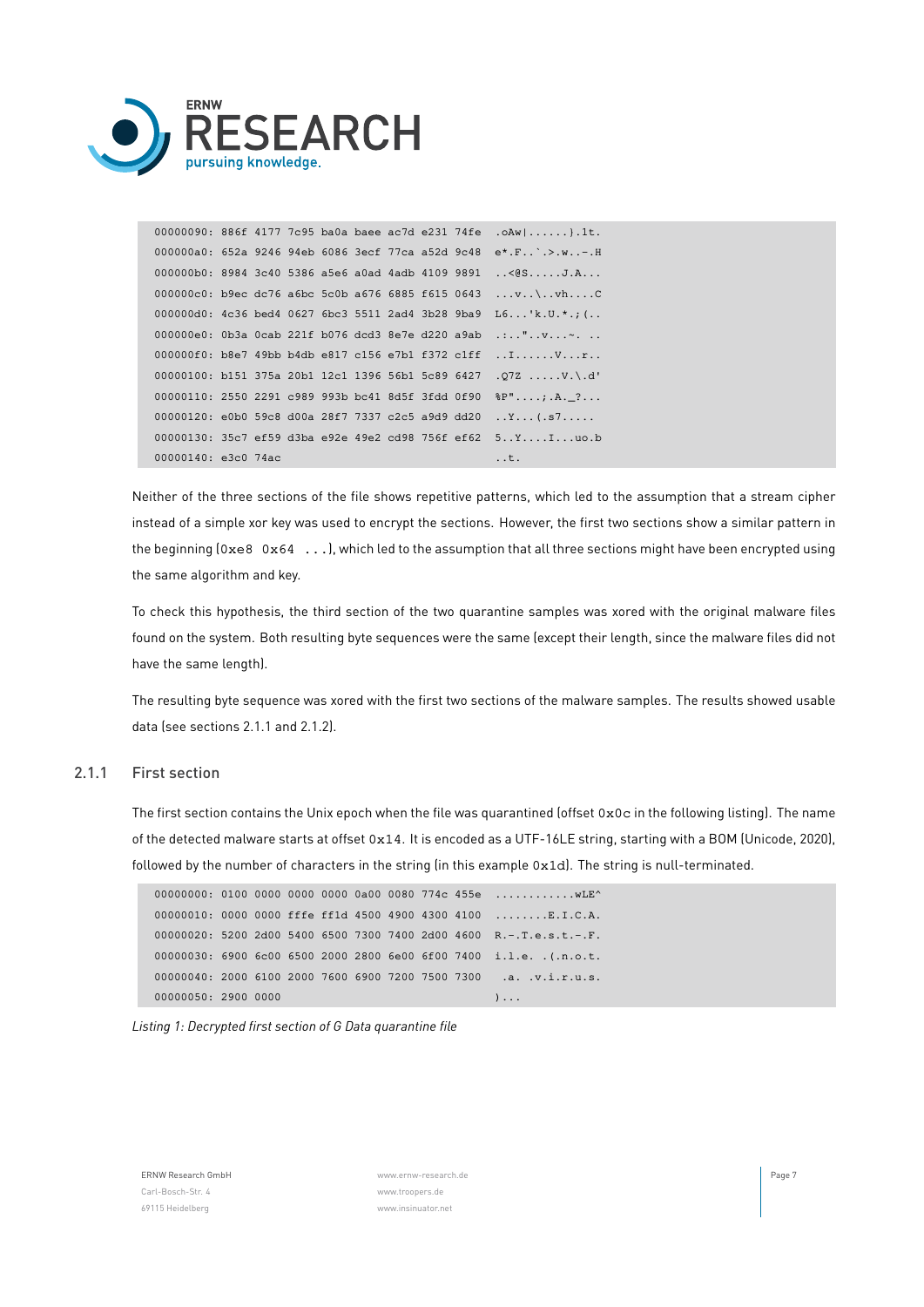

#### 2.1.2 Second section

<span id="page-7-0"></span>The second section contains a string at offset  $0 \times 0c$ . In all examined samples this string was empty; therefore, its function remains unknown.

At offsets 0x18, 0x20, and 0x28 there are three Windows File Time timestamps (Microsoft, [2018](#page-35-10)).

The original file path of the detected malware starts at offset 0x38. Again, it is encoded as a null-terminated UTF-16LE string with BOM and number of characters.

Additionally, the file size of the original malware file is encoded twice, at 0x08 and 0x34.

```
00000000: 0100 0000 0000 0000 4400 0000 fffe ff00 ........D.......
00000010: 0100 0000 2000 0000 9a30 78ed 6fe2 d501 .... ....0x.o...
00000020: 80df 1ff2 6fe2 d501 9a30 78ed 6fe2 d501 ....o....0x.o...
00000030: 0000 0000 4400 0000 fffe ff2f 5c00 5c00 \dots D\dots D\dots/\n\lambda.
00000040: 3f00 5c00 4300 3a00 5c00 5500 7300 6500 ?.\.C.:.\.U.s.e.
00000050: 7200 7300 5c00 4900 4500 5500 7300 6500 r.s.\.I.E.U.s.e.
00000060: 7200 5c00 4400 6500 7300 6b00 7400 6f00 r.\.D.e.s.k.t.o.
00000070: 7000 5c00 6500 6900 6300 6100 7200 5c00 p.\.e.i.c.a.r.\.
00000080: 6500 6900 6300 6100 7200 2e00 6300 6f00 e.i.c.a.r...c.o.
00000090: 6d00 2e00 7400 7800 7400 0000 m...t.x.t...
```
<span id="page-7-1"></span>*Listing 2: Decrypted second section of G Data quarantine file*

#### 2.1.3 Encryption algorithm and key

G Data uses RC4 for the encryption of malware samples and the two metadata sections. The key is located in file AVKQt.dll at offset 0x8adb8, in the .rdata section. It has a length of 16 bytes. The value is:

0xA7, 0xBF, 0x73, 0xA0, 0x9F, 0x03, 0xD3, 0x11, 0x85, 0x6F, 0x00, 0x80, 0xAD, 0xA9, 0x6E, 0x9B

<span id="page-7-2"></span>*Listing 3: G Data RC4 key*

#### 2.1.4 Parser definition

Combining the previous findings, a Kaitai Struct parser definition file can be created:

```
meta:
 id: gdata
 file-extension: q
endian: le
 title: G Data quarantine file parser
 license: CC-BY-SA-4.0
 ks-version: 0.9
doc: |
```
ERNW Research GmbH [www.ernw-research.de](https://ernw-research.de) Page 8 Carl-Bosch-Str. 4 [www.troopers.de](https://troopers.de) 69115 Heidelberg [www.insinuator.net](https://insinuator.net)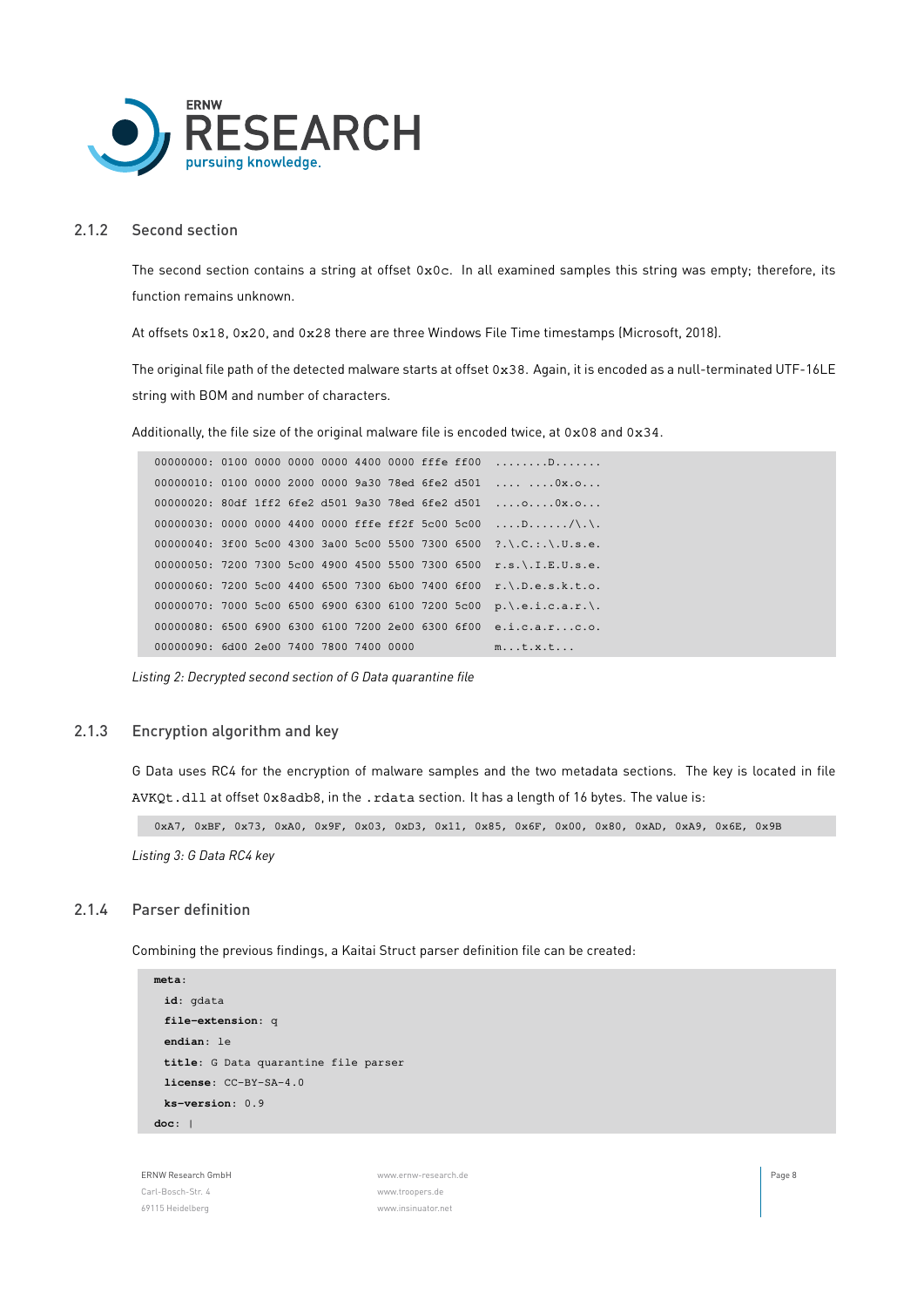

```
Creator: Florian Bausch, ERNW Research GmbH, https://ernw-research.de
 License: CC-BY-SA-4.0 https://creativecommons.org/licenses/by-sa/4.0/
seq:
 - id: magic1
  size: 4
  contents: [0xca, 0xfe, 0xba, 0xbe]
 - id: len_data1
  type: u4
 - id: data1
  size: len_data1
  type: encrypted_data1
  process: util.custom_arc4.custom_arc4(<RC4 key>)
 - id: magic2
  size: 4
  contents: [0xba, 0xad, 0xf0, 0x0d]
 - id: len_data2
  type: u4
 - id: data2
  size: len_data2
  type: encrypted_data2
  process: util.custom_arc4.custom_arc4(<RC4 key>)
 - id: mal_file
  size-eos: true
  process: util.custom_arc4.custom_arc4(<RC4 key>)
types:
 encrypted_data1:
  seq:
    - id: unknown1
     size: 0x0c
    - id: quatime
     type: u4
    - id: unknown2
     size: 0x04
    - id: malwaretype
     type: utf16le
 encrypted_data2:
  seq:
    - id: unknown1
     size: 0x08
    - id: filesize
     type: u4
    - id: unknownstring1
     type: utf16le
    - id: unknown2
```
ERNW Research GmbH [www.ernw-research.de](https://ernw-research.de) Page 9 69115 Heidelberg [www.insinuator.net](https://insinuator.net)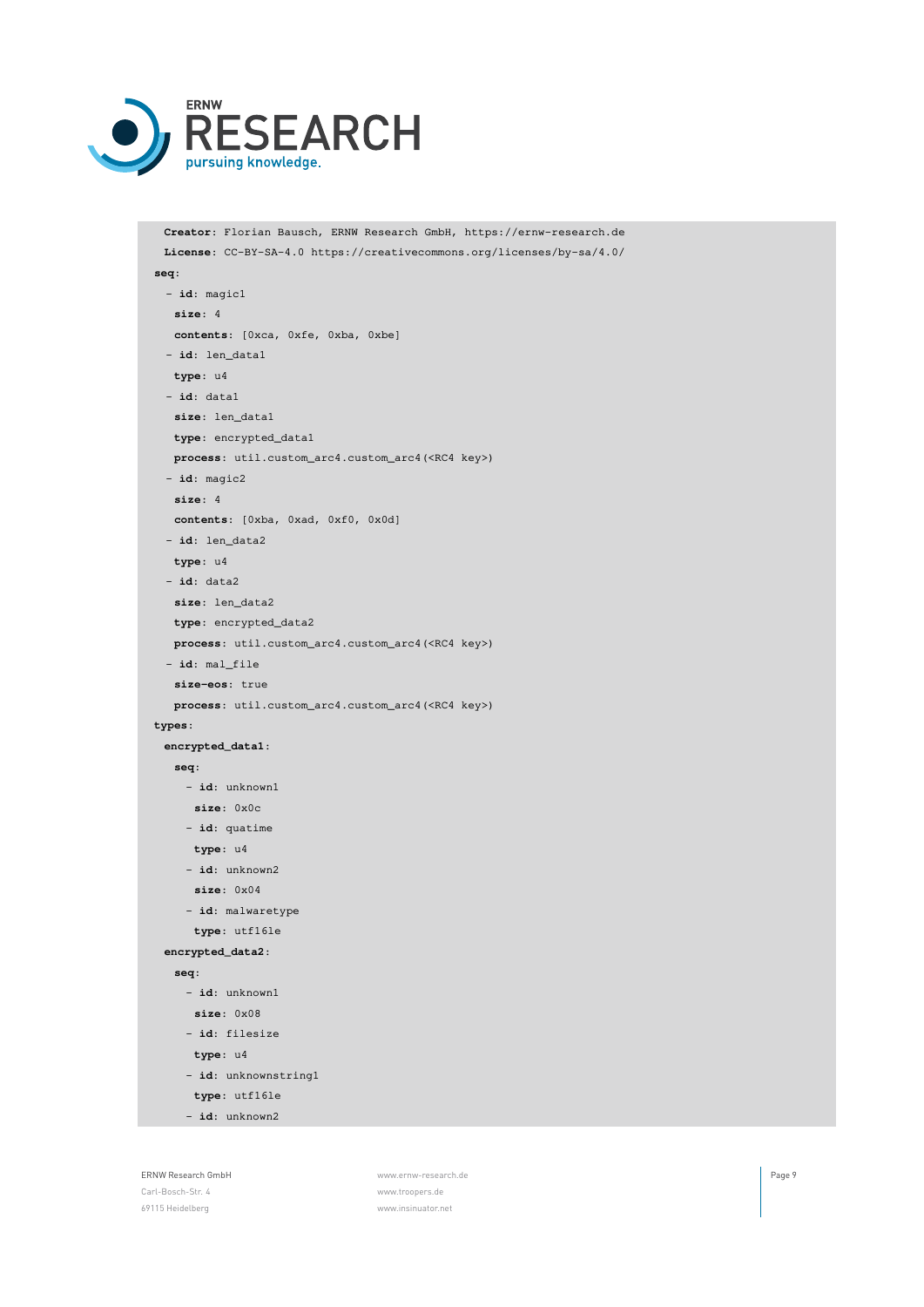

| size: 0x08                          |
|-------------------------------------|
| id: timel                           |
| type: winfiletime                   |
| $-$ id: time2                       |
| type: winfiletime                   |
| $-$ id: time3                       |
| type: winfiletime                   |
| - id: unknown3                      |
| size: 0x04                          |
| - id: filesize2                     |
| type: u4                            |
| $-$ id: path                        |
| type: utf16le                       |
| utf161e:                            |
| seq:                                |
| $- id:$ bom                         |
| size: 3                             |
| contents: [OxFF, OxFE, OxFF]        |
| - id: number_of_chars               |
| type: ul                            |
| - id: string_content                |
| type: str                           |
| encoding: utf-16le                  |
| size: number_of_chars * 2           |
| winfiletime:                        |
| seq:                                |
| - <b>id</b> : ts                    |
| type: u8                            |
| instances:                          |
| units:                              |
| value: $(ts * 1e-07) - 11644473600$ |

<span id="page-9-0"></span>*Listing 4: Parser definition for G Data quarantine files*

# 2.2 Sophos Antivirus

The initial Sophos Antivirus samples were collected in an incident. In this case, the original malicious files could not be recovered from the system. Further samples were created in a Windows 7 VM and the EICAR test file.

Sophos uses a database containing the metadata of quarantined files (found in different locations, but most likely under /ProgramData/Sophos Anti-Virus/Safestore/). The malicious files are encrypted and stored in separate files next to the database.

| <b>ERNW Research GmbH</b> |
|---------------------------|
| Carl-Bosch-Str. 4         |
| 69115 Heidelberg          |

[www.ernw-research.de](https://ernw-research.de) **Page 10** [www.troopers.de](https://troopers.de) [www.insinuator.net](https://insinuator.net)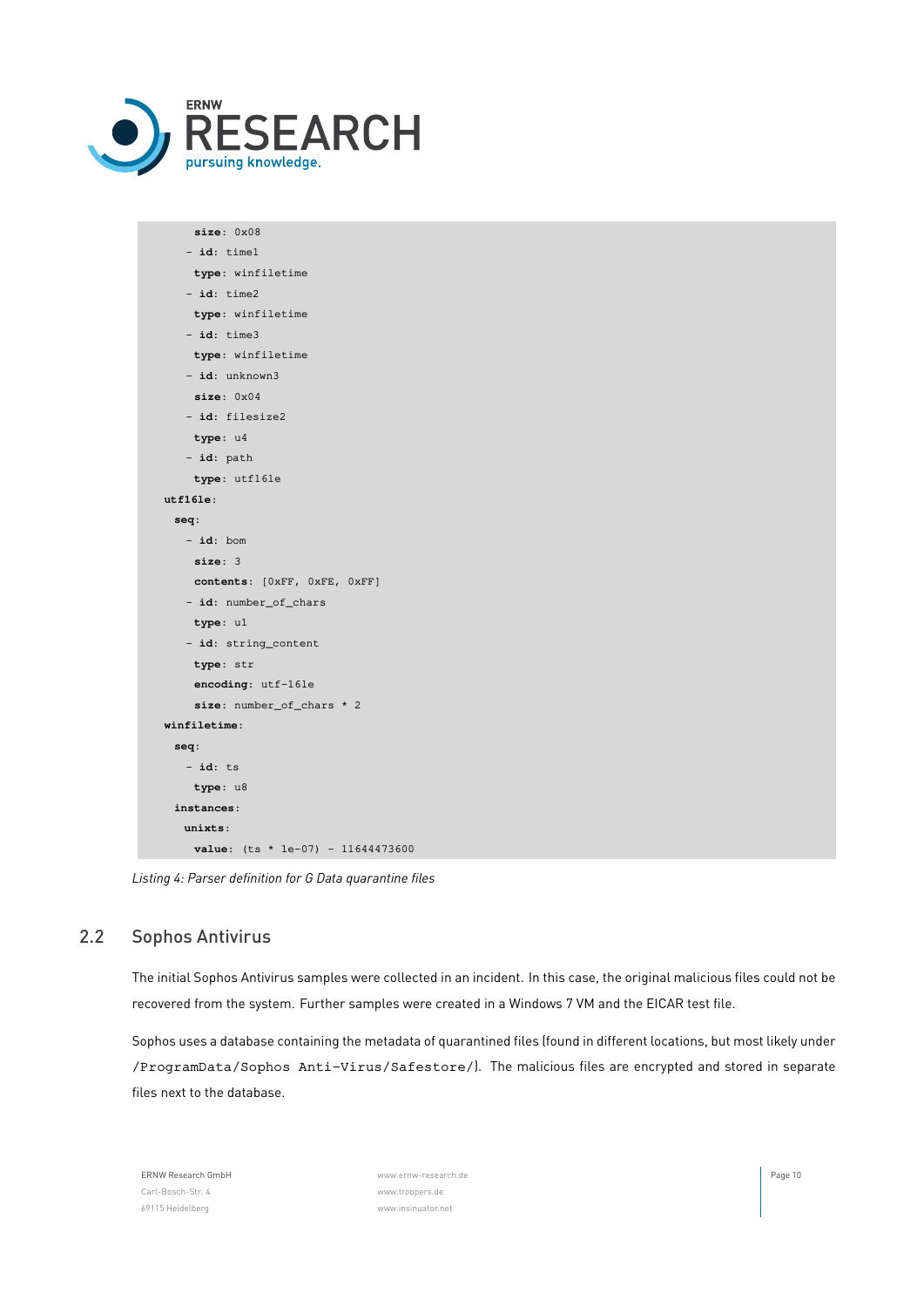

#### 2.2.1 SafeStore.db

<span id="page-10-0"></span>The metadata is stored in an encrypted SQLite 3 database. The file can be named SafeStore.db or Safestore.db and there can be more than one database per system. The encryption key is stored in the same directory and named either safestore\_key.txt or SafeStore.pw. The database can be decrypted using sqlcipher.<sup>[5](#page-10-1)</sup>

There are two files per quarantined file. One file is the encrypted malicious file, the other one the encrypted ACLs of that file. The names of the files are stored in BlobTable.name. The table BlobTable stores other interesting data:

- *◦* originalchecksum: The SHA256 checksum of the uncompressed, unencrypted file.
- *◦* size: The file size of the compressed, encrypted file.

More interesting metadata can be found in table StringPropertyTable. This table can contain more or less information, depending on the version of Sophos Antivirus. This table stores – depending on the value of type – several information about a quarantined file (referenced by objectid):

- *◦* Type name: The original file name of the malicious file.
- *◦* Type location: The directory of the original file.
- *◦* Type threatname: The name of the detected malware.
- *◦* Type filecreationtime: Windows File Time (Microsoft, [2018\)](#page-35-10) of the creation of the original file.
- *◦* Type filelastwritetime: Windows File Time (Microsoft, [2018](#page-35-10)) of the last write to the original file.

The table ThreatObjectTable contains the information when a file was moved to quarantine:

*◦* datetime: The Unix timestamp when the file was quarantined.

#### 2.2.1.1 SafeStore.db SQLite 3 database schema

| CREATE TABLE "BlobPropertyTable" (                                    |
|-----------------------------------------------------------------------|
| "blobpropertyid" integer,                                             |
| "type" varchar NOT NULL,                                              |
| "objectid" integer NOT NULL,                                          |
| "blobid" integer NOT NULL,                                            |
| FOREIGN KEY ("blobid") REFERENCES "BlobTable" ("blobid"),             |
| FOREIGN KEY ("objectid") REFERENCES "ThreatObjectTable" ("objectid"), |
| <b>PRIMARY KEY</b> ("blobpropertyid")                                 |
| $\,$ ;                                                                |
|                                                                       |
| CREATE TABLE "BlobTable" (                                            |
| "blobid" integer,                                                     |
| "name" varchar NOT NULL,                                              |

<span id="page-10-1"></span>*5 <https://www.zetetic.net/sqlcipher/>*

ERNW Research GmbH [www.ernw-research.de](https://ernw-research.de) Page 11 Carl-Bosch-Str. 4 [www.troopers.de](https://troopers.de) 69115 Heidelberg [www.insinuator.net](https://insinuator.net)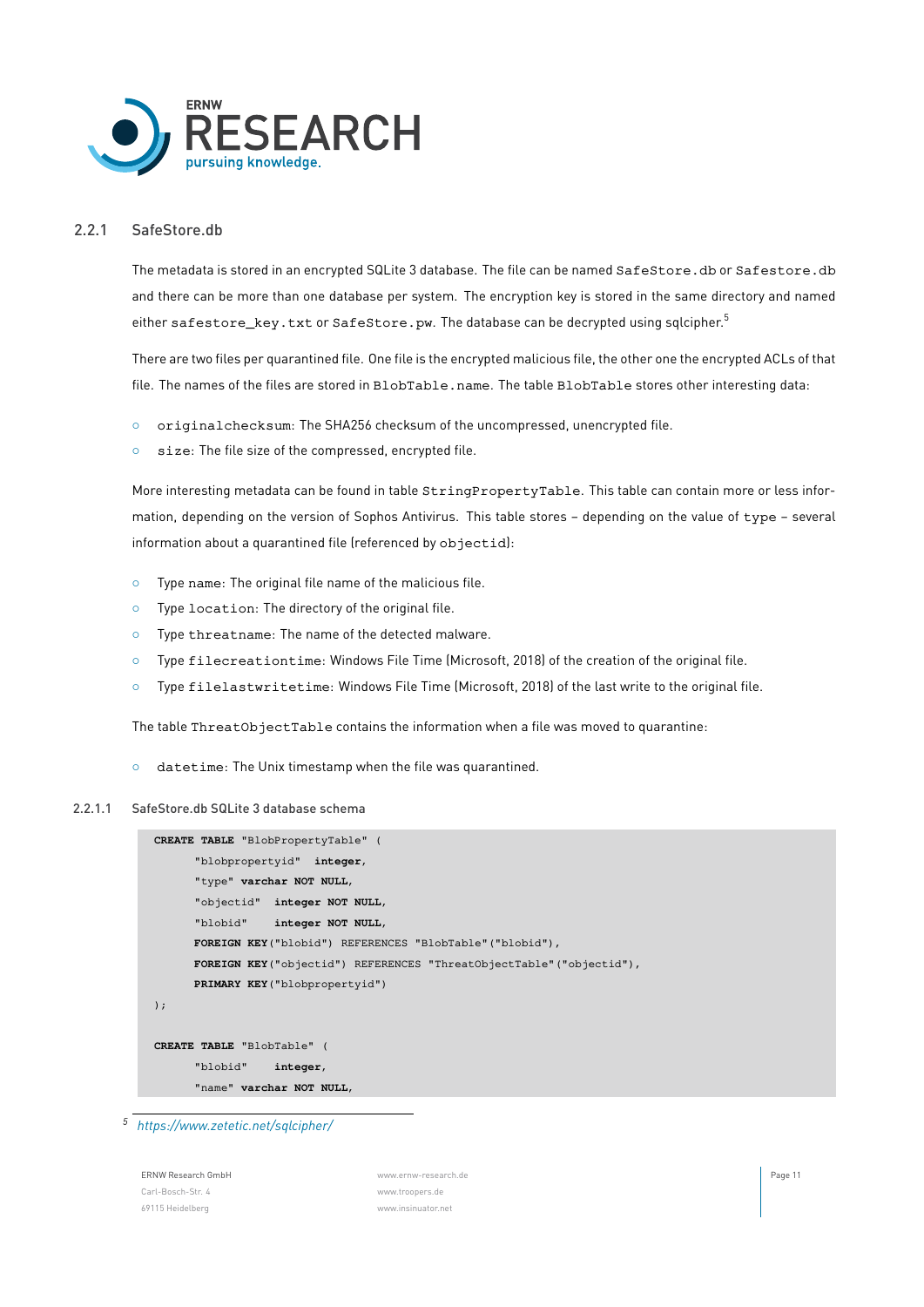

```
"size" integer NOT NULL,
      "originalchecksum" varchar NOT NULL,
      "storedchecksum" varchar NOT NULL,
      "blobversion" varchar NOT NULL,
      PRIMARY KEY("blobid")
);
CREATE TABLE "MetaInfoTable" (
      "schema_vermajor" integer NOT NULL,
      "schema_verminor" integer NOT NULL,
      "schema_verpatch" integer NOT NULL,
      "min_safestore_vermajor" integer NOT NULL,
      "min_safestore_verminor" integer NOT NULL,
      "min_safestore_verpatch" integer NOT NULL,
      "file_encryption_salt" varchar NOT NULL,
      "file_encryption_test" varchar NOT NULL
);
CREATE TABLE "StringPropertyTable" (
      "stringpropertyid" integer,
      "type" varchar NOT NULL,
      "value" varchar NOT NULL COLLATE nocase,
      "objectid" integer NOT NULL,
      FOREIGN KEY("objectid") REFERENCES "ThreatObjectTable"("objectid"),
     PRIMARY KEY("stringpropertyid")
);
CREATE TABLE "ThreatObjectTable" (
     "objectid" integer,
      "objectguid" varchar NOT NULL,
      "threatguid" varchar NOT NULL,
      "type" varchar NOT NULL,
      "datetime" integer NOT NULL,
      "safestoreversion" varchar NOT NULL,
      "status" varchar NOT NULL,
     PRIMARY KEY("objectid")
);
CREATE INDEX "BlobPropertyTable_Index" ON "BlobPropertyTable" (
     "objectid" asc,
      "blobid" asc
);
CREATE INDEX "BlobTable_Index" ON "BlobTable" (
```
Carl-Bosch-Str. 4 [www.troopers.de](https://troopers.de) 69115 Heidelberg [www.insinuator.net](https://insinuator.net)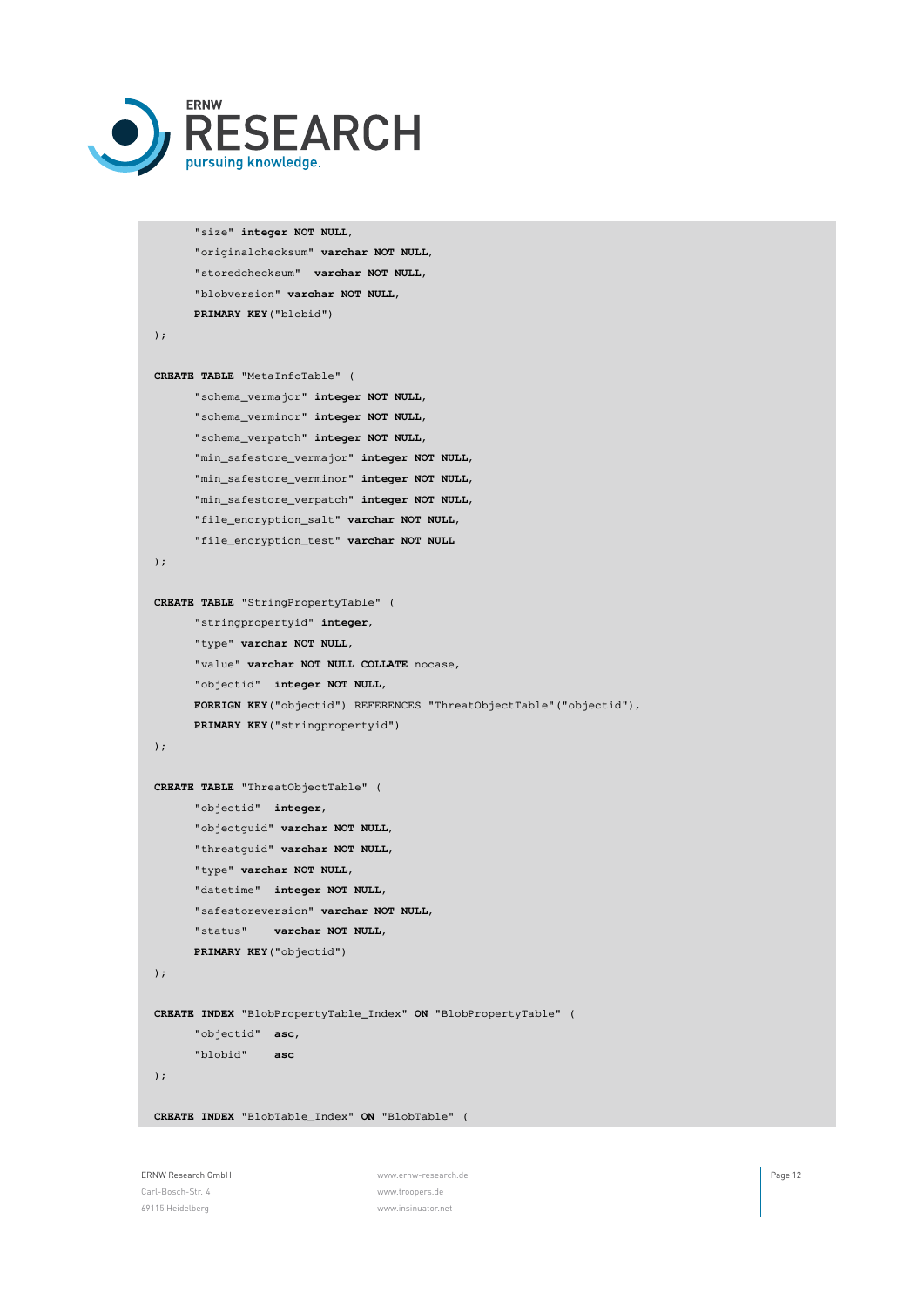

```
"originalchecksum" asc
);
CREATE INDEX "StringPropertyTable_Index" ON "StringPropertyTable" (
      "objectid" asc
);
CREATE INDEX "ThreatObjectTable_Index" ON "ThreatObjectTable" (
      "datetime" asc
);
```
<span id="page-12-0"></span>*Listing 5: Sophos Antivirus SafeStore.db database schema*

### 2.2.2 Encrypted files

The encrypted files have file sizes that are different to the file sizes of the original malicious files. While larger samples showed that the original files were larger than the quarantined files, the (small) EICAR test file was smaller than the matching quarantine file. This led to the assumption that the files were compressed before encryption – for small files the compression overhead actually increased the file size.

In a VM with Windows 7, Sophos Antivirus was installed and the restore functionality analyzed with a debugger. While the encryption algorithm and key could not yet be identified, this analysis showed that the zlib compression library is used to compress the files before encryption. The magic bytes 0x78 0x9C found in memory show that the standard compression level is used.

# <span id="page-12-1"></span>2.3 Kaspersky for Windows Server

The samples for Kaspersky for Windows Server came from an incident analysis. The original malicous files could also be found on the system. The quarantine files are located at /ProgramData/Kaspersky Lab/Kaspersky Security for Windows Server/<version>/Quarantine/.

Kaspersky for Windows Server uses a central database for metadata of quarantined files (quarantine.db). The malicious files are stored separately (the name is a UUID).

The analysis was straightforward since the database was not encrypted and most column names are easily understandable. The xor encryption key for the quarantine files could be found by xoring the original malicious file with the quarantine file.

#### <span id="page-12-2"></span>2.3.1 quarantine.db

The metadata database is a SQLite 3 database called quarantine.db.

Carl-Bosch-Str. 4 [www.troopers.de](https://troopers.de) 69115 Heidelberg [www.insinuator.net](https://insinuator.net)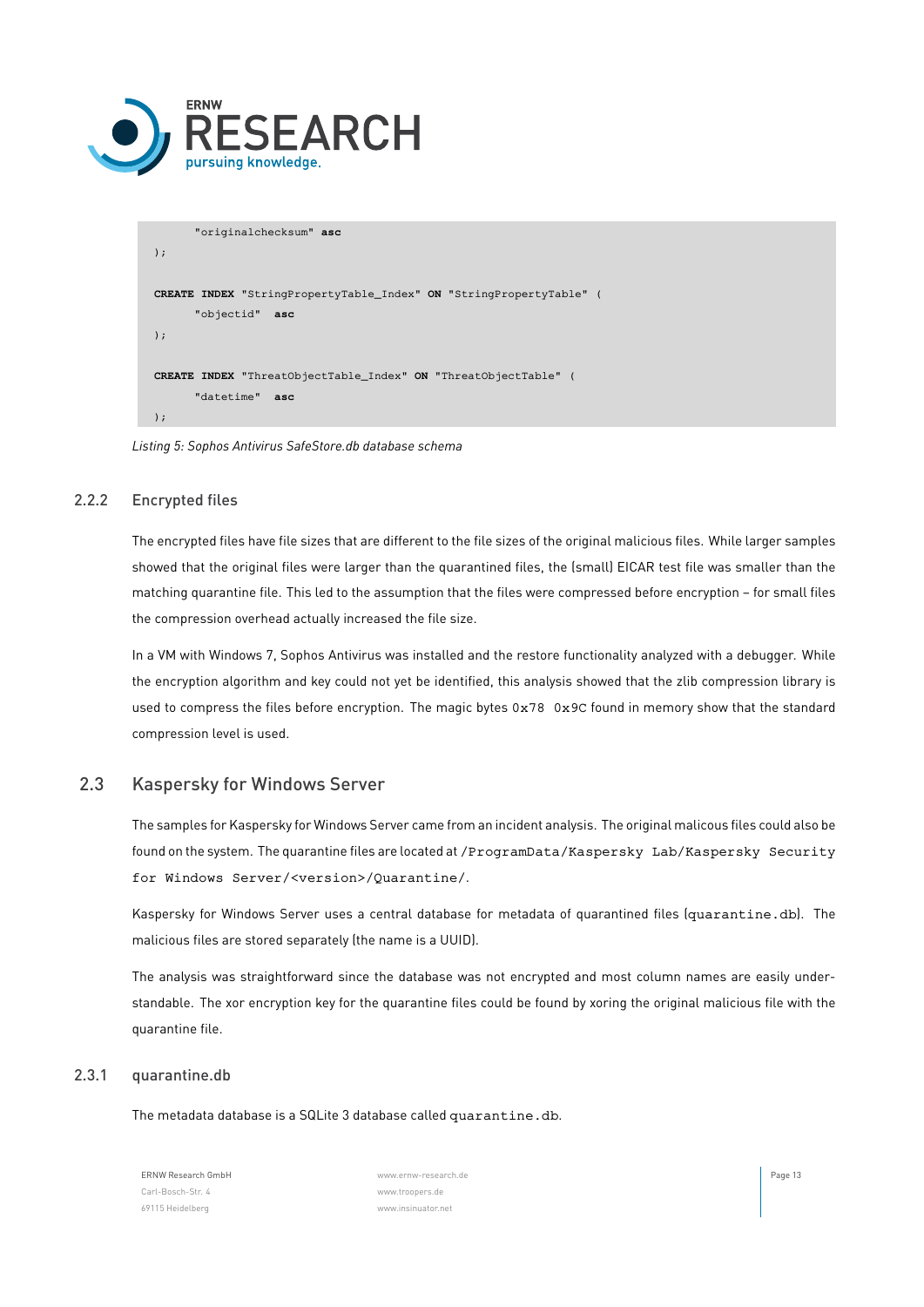

**CREATE TABLE** objattrs (uuid text **primary key**,attrs **int**,rights **blob**,creation\_time **int**,access\_time **int**, *,→* write\_time **int**)

**CREATE TABLE** objects (uuid text **primary key**,path text,name text,virname text,virtype **int**,**level int**, *,→* **time int**,**size int**,status **int**,sent **int**,user text)

*Listing 6: Quarantine database schema of Kaspersky for Windows Server*

Columns interesting for analyses are explained in the following.

Table objects:

- *◦* uuid: The UUID of the threat. At the same time, it is the file name of the encrypted quarantine file holding the malicious file.
- *◦* path: Directory of original file.
- *◦* name: Name of the original file.
- *◦* virname: The name of the virus.
- *◦* time: Timestamp of quarantine. This timestamp is in a proprietary format and stores the timestamp in the system's local time without storing timezone information. (See section [2.3.2](#page-13-0).)
- *◦* size: The file size of the original file.
- *◦* user: Probably the owner of the file.

Table objattrs:

- *◦* uuid: See above.
- *◦* rights: Binary respresentation of the security descriptor of the original file.
- *◦* creation\_time: crtime (Windows File Time (Microsoft, [2018](#page-35-10))).
- *◦* access\_time: atime (Windows File Time).
- <span id="page-13-0"></span>*◦* write\_time: mtime (Windows File Time).

#### 2.3.2 Quarantine timestamp

The quarantine timestamp is stored as an integer in the database. The following list shows how to compute the different data out of the timestamp and how many bits each datum takes in the integer:

- 1. Years: 16 bits: (time >> 48) & 0xFFFF
- 2. Months: 8 bits: (time >> 40) & 0xFF
- 3. Days: 8 bits: (time >> 32) & 0xFF)
- 4. Hours: 8 bits: (time >> 24) & 0xFF)
- 5. Minutes: 8 bits: (time >> 16) & 0xFF)
- 6. Seconds: 8 bits: (time >> 8) & 0xFF)

Carl-Bosch-Str. 4 [www.troopers.de](https://troopers.de) 69115 Heidelberg [www.insinuator.net](https://insinuator.net)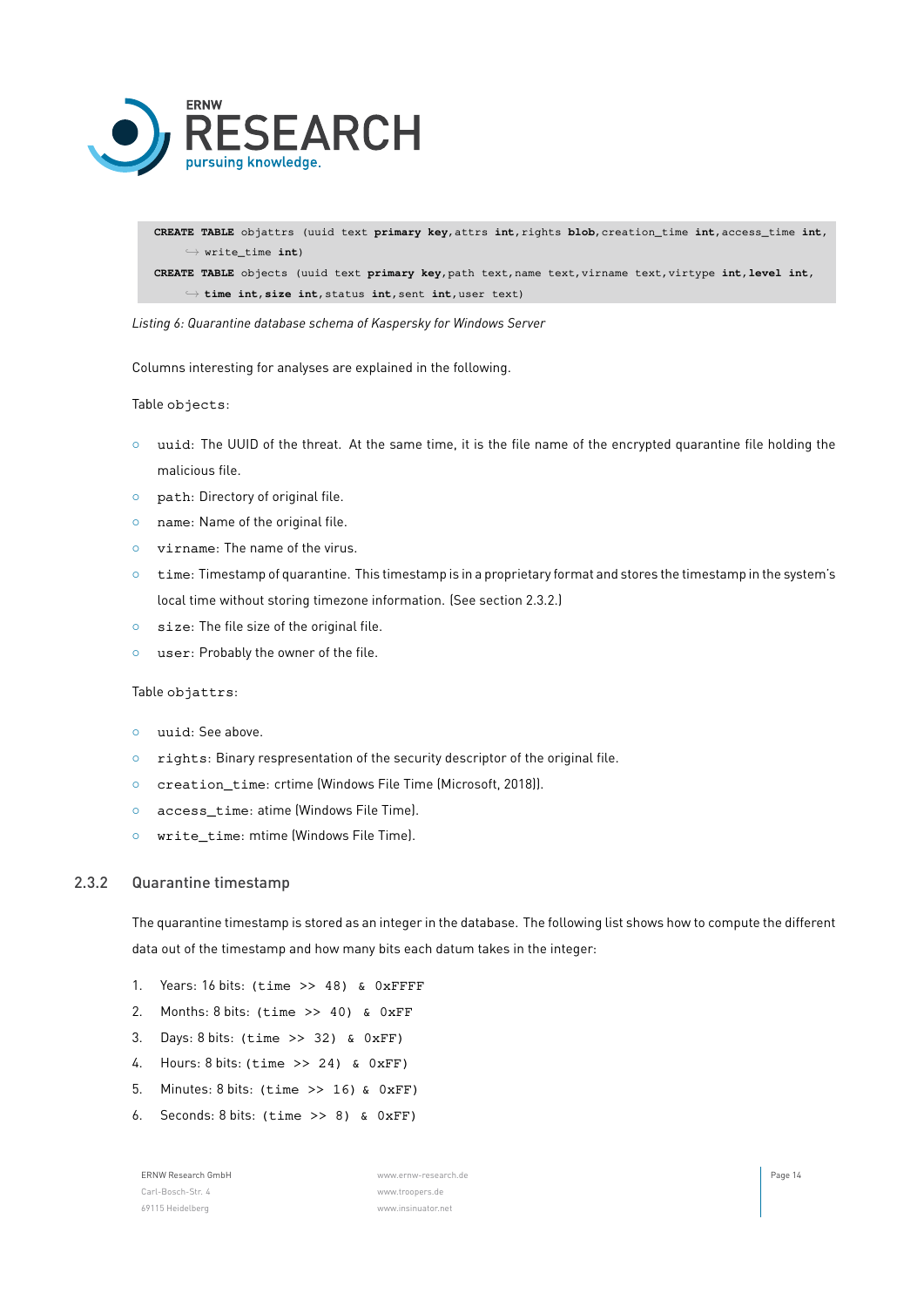

#### 7. (Probably) unused: 8 bits: qtime & 0xFF

<span id="page-14-0"></span>The date is the local date, which means that during analysis the timezone of the system has to be known to interpret the timestamp correctly.

#### 2.3.3 Encrypted files

The malicious files get encrypted using an eight-byte xor key:

0xe2 0x45 0x48 0xec 0x69 0x0e 0x5c 0xac

*Listing 7: Kaspersky for Windows Server xor key*

The encrypted quarantine files are stored in the same directory as the quarantine.db. They contain only the quarantined files and no other data.

#### 2.3.3.1 Parser definition

The Kaitai Struct parser definition is very simple since only one datum (the malicious file) is stored in the file:

```
meta:
 id: kasperskyserver
 endian: le
 title: Kaspersky for Windows Server quarantine file parser
 license: CC-BY-SA-4.0
 ks-version: 0.9
doc: |
 Creator: Florian Bausch, ERNW Research GmbH, https://ernw-research.de
 License: CC-BY-SA-4.0 https://creativecommons.org/licenses/by-sa/4.0/
seq:
 - id: mal_file
   process: xor([0xe2, 0x45, 0x48, 0xec, 0x69, 0x0e, 0x5c, 0xac])
   size-eos: true
```
<span id="page-14-1"></span>*Listing 8: Parser definition for Kaspersky for Windows Server quarantine files*

#### 2.4 Avira Antivirus

Avira stores quarantined files under /ProgramData/Avira/Antivirus/INFECTED. The file extension is .qua.

The interesting information are (names refer to section [2.4.1](#page-15-0)):

- *◦* qua\_time: The unix epoch when the file was quarantined.
- *◦* mal\_type: The name or type of the malware.

| <b>ERNW Research GmbH</b> |
|---------------------------|
| Carl-Bosch-Str. 4         |
| 69115 Heidelberg          |

[www.ernw-research.de](https://ernw-research.de) **Page 15** [www.troopers.de](https://troopers.de) [www.insinuator.net](https://insinuator.net)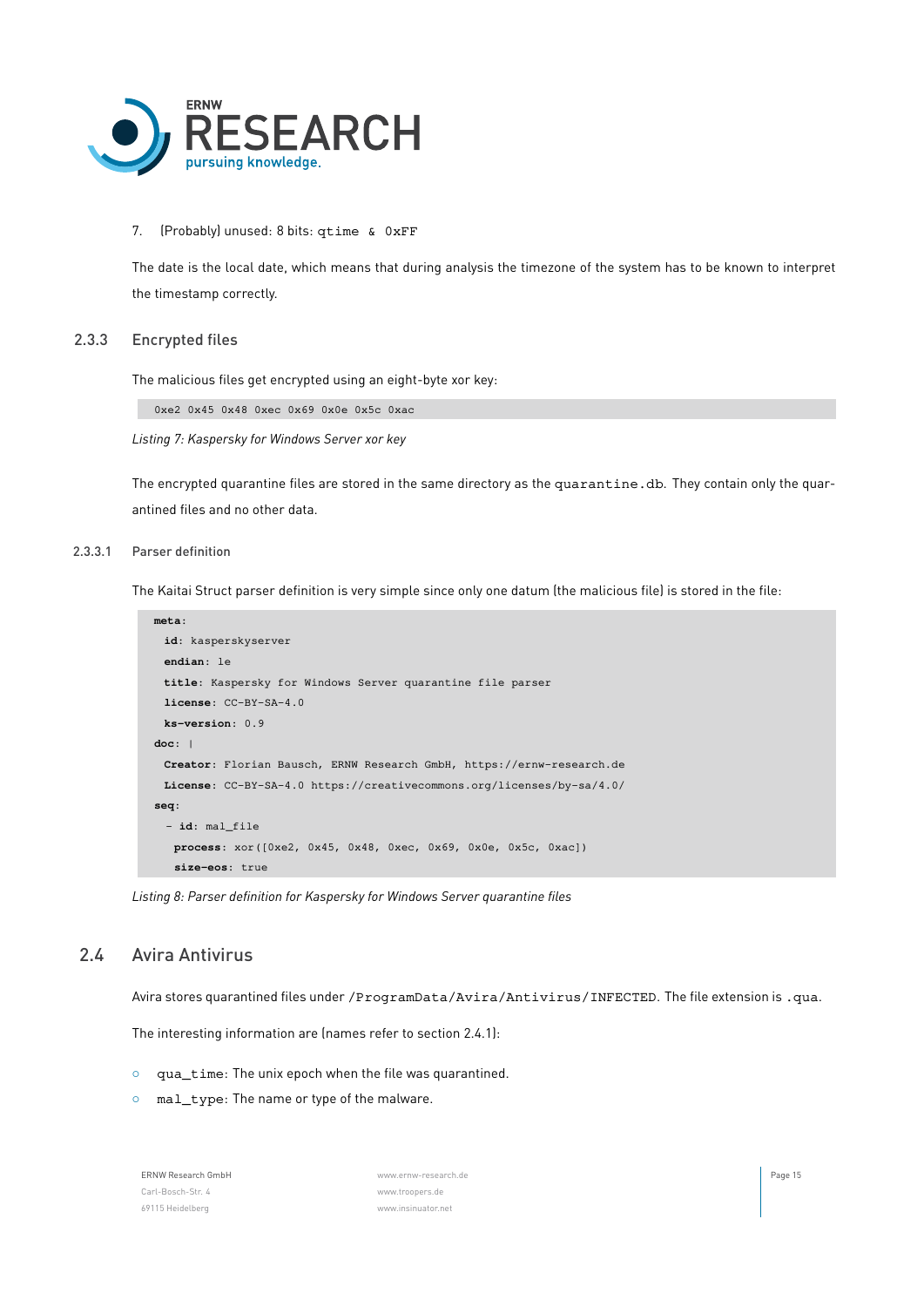

- *◦* filename: The original path of the quarantined file. Sometimes this field seems to hold a process name. Maybe this happens if a process is prevented from writing a malicious file.
- *◦* addl\_info: Additional information, which is not always present.
- *◦* mal\_file: The file content of the quarantined file.

<span id="page-15-0"></span>The malicious file is stored obfuscated using a single-byte xor key. The key is 0xAA.

#### 2.4.1 Parser definition

```
meta:
 id: qua
file-extension: qua
 endian: le
 title: Avira Antivirus quarantine file parser
 license: CC-BY-SA-4.0
 ks-version: 0.9
doc: |
 Creator: Florian Bausch, ERNW Research GmbH, https://ernw-research.de
 License: CC-BY-SA-4.0 https://creativecommons.org/licenses/by-sa/4.0/
seq:
 - id: magic
  size: 16
   contents: ["AntiVir Qua", 0x00, 0x00, 0x00, 0x00, 0x00]
 - id: malicious offset
  type: u4
  - id: len_filename
   type: u4
 - id: len_addl_info
   type: u4
  - id: unknown1
   size: 0x20
  - id: qua_time
  type: u4
 - id: unknown2
   size: 0x5c
 - id: mal_type
   type: str
   terminator: 0
   encoding: UTF-8
   size: 0x40
  - id: filename
   type: str
   encoding: UTF-16LE
   size: 'len_filename < 2 ? len_filename : len_filename - 2'
```
Carl-Bosch-Str. 4 [www.troopers.de](https://troopers.de) 69115 Heidelberg [www.insinuator.net](https://insinuator.net)

ERNW Research GmbH **Page 16 Conserved Conserved Conserved Conserved Conserved Conserved Conserved Conserved Conserved Conserved Conserved Conserved Conserved Page 16**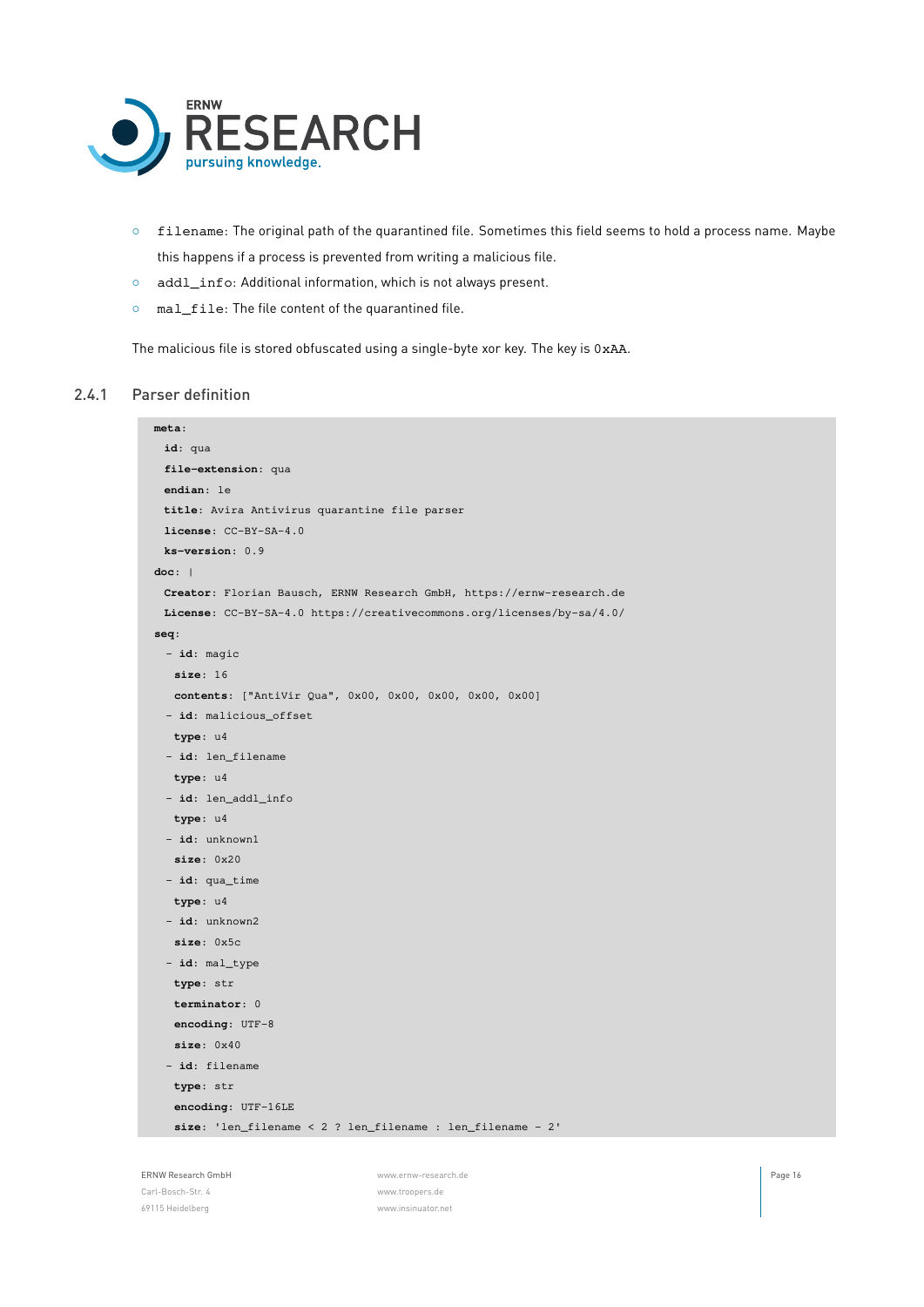

```
- id: padding1
 size: 2
 contents: [0x00, 0x00]
 if: 'len_filename >= 2'
- id: addl_info
 type: str
 encoding: UTF-16LE
 size: 'len_addl_info < 2 ? len_addl_info : len_addl_info - 2'
- id: padding2
 size: 2
 contents: [0x00, 0x00]
 if: 'len_addl_info >= 2'
- id: mal_file
 process: xor(0xaa)
 size-eos: true
```
<span id="page-16-0"></span>*Listing 9: Parser definition for Avira quarantine files*

## 2.5 Malwarebytes

The samples for Malwarebytes were created in a Windows 7 VM with a Malwarebytes installation. The EICAR test file and further malware samples were copied to the VM and quarantined by Malwarebytes.

Malwarebytes creates two files per malicious file. One file contains the encrypted malicious file, the other file contains the metadata. This metadata file is an encrypted JSON file. Both files are encrypted using the following string. This string is hashed using MD5. The resulting hash is used to initialize the RC4 algorithm (Grant, [2019b,](#page-35-11) pp. l. 1644).

Go9r%8hhAl7Ari;vnQ8wwkmeostfETkzLEf5\*+6u8MF.CbsYKbTt9w.cVJbJ+pzyvrsT

*Listing 10: Malwarebytes RC4 encryption key*

The file names consist of a UUID and a file extension that indicates whether it contains the malicious file or metadata:

- *◦* .quar: Malicious file, without any additional data
- *◦* .data: Metadata file

A metadata file may look like this:

```
{
  "componentsUpdatePackageVersion" : "1.0.613",
  "dbSDKUpdatePackageVersion" : "1.0.12023",
  "ruleID" : 683363,
  "ruleString" : "",
  "schemaVersion" : 8,
  "source" : "scan",
```
ERNW Research GmbH [www.ernw-research.de](https://ernw-research.de) Page 17 Carl-Bosch-Str. 4 [www.troopers.de](https://troopers.de) 69115 Heidelberg [www.insinuator.net](https://insinuator.net)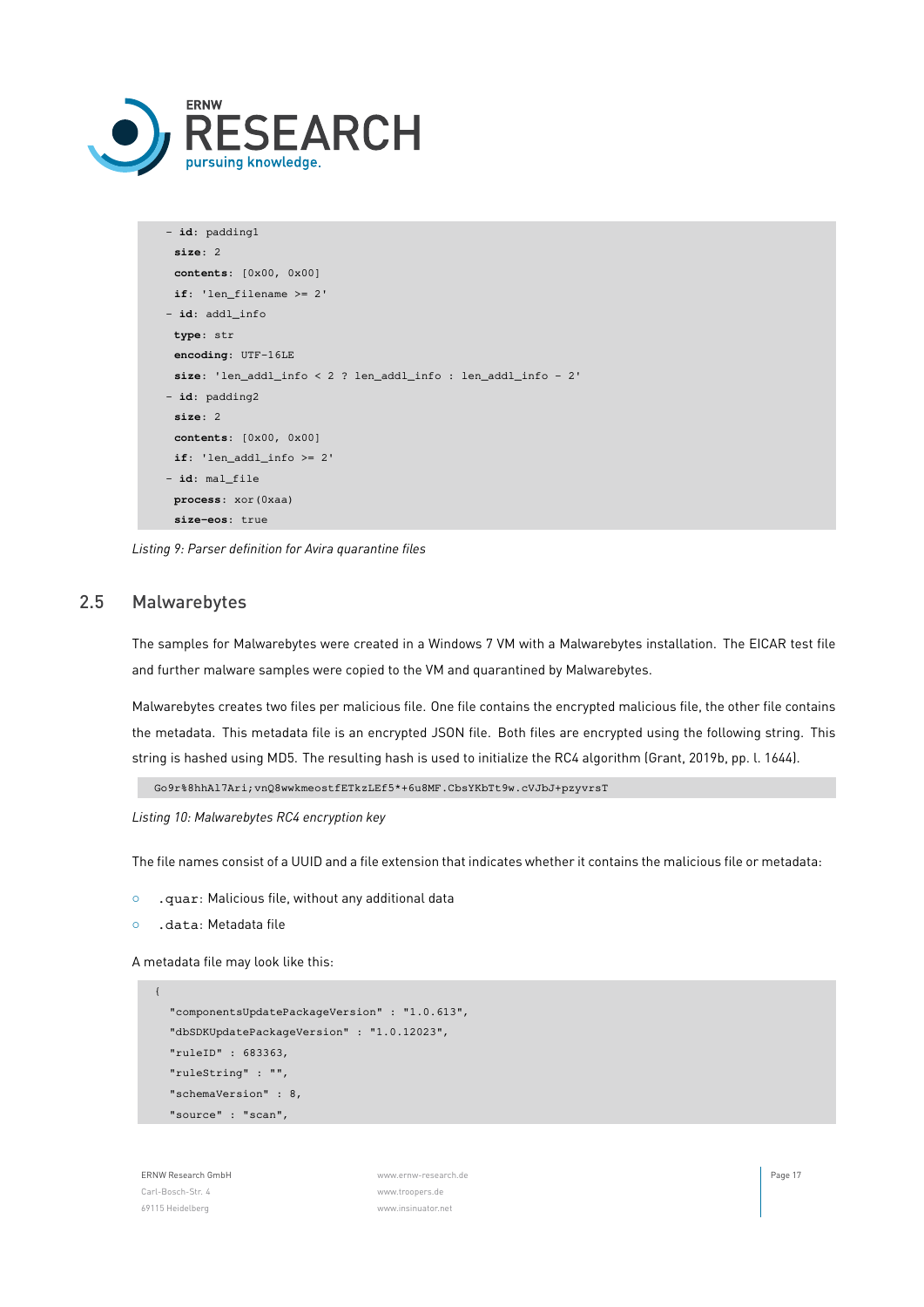

```
"sourceID" : "<UUID>",
"sourcePath" : "<PATH>",
"threatID" : 3912,
"threatName" : "<TYPE OF MALWARE>",
"trace" : {
 "cleanAction" : "quarantine",
  "cleanContext" : {
 },
  "cleanResult" : "successful",
  "cleanResultErrorCode" : 0,
  "cleanTime" : "2019-08-15T11:35:10Z",
  "objectID" : "<UUID WHICH IS ALSO PART OF FILE NAME>",
  "objectMD5" : "<MD5 HASH>",
  "objectPath" : "<ORIGINAL FILE PATH>",
  "objectSha256" : "<SHA256 HASH>",
  "objectType" : "file",
  "parentID" : "",
  "relationToParent" : "none",
  "suggestedAction" : {
    "chromeExtensionOther" : false,
    "chromeExtensionPreferences" : false,
    "chromeExtensionSecurePreferences" : false,
    "chromeExtensionSyncData" : false,
    "chromeUrlOther" : false,
    "chromeUrlSecurePreferences" : false,
    "chromeUrlSyncData" : false,
    "chromeUrlWebData" : false,
    "fileDelete" : true,
    "fileReplace" : false,
    "fileTxtReplace" : false,
    "folderDelete" : false,
    "isChromeObject" : false,
    "isDDS" : false,
    "isWMIEventConsumer" : false,
    "minimalWhiteListing" : false,
    "moduleUnload" : false,
    "noLinking" : false,
    "physicalSectorReplace" : false,
    "priorityHigh" : false,
    "priorityNormal" : false,
    "priorityUrgent" : false,
    "processUnload" : false,
    "regKeyDelete" : false,
    "regValueDelete" : false,
```
ERNW Research GmbH [www.ernw-research.de](https://ernw-research.de) Page 18 Carl-Bosch-Str. 4 [www.troopers.de](https://troopers.de) 69115 Heidelberg [www.insinuator.net](https://insinuator.net)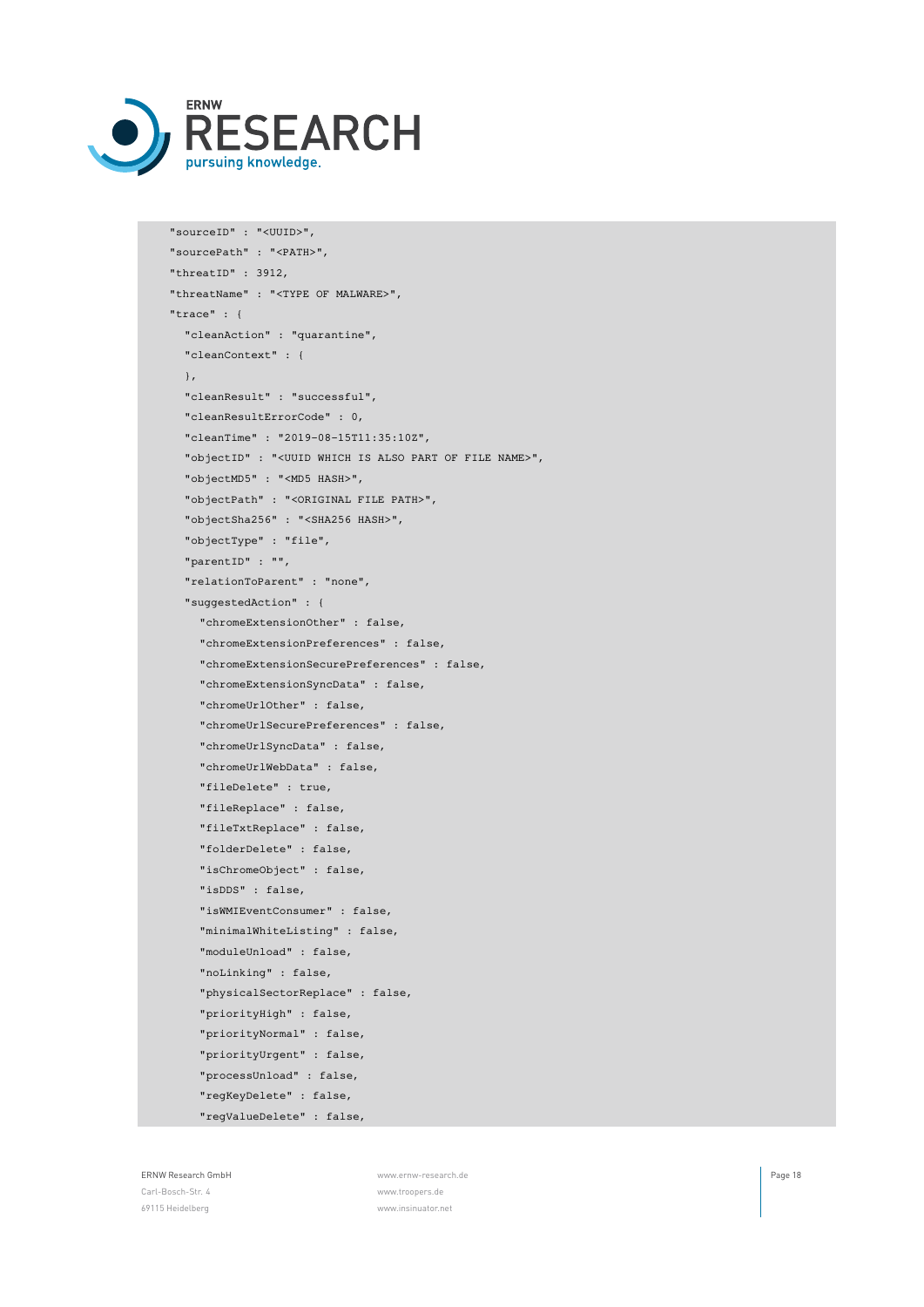

```
"regValueReplace" : false,
    "shortcutReplace" : false,
    "treatAsRootkit" : false,
    "useDDA" : false
  }
}
```
<span id="page-18-0"></span>*Listing 11: Sample JSON metadata file by Malwarebytes*

# 2.6 Windows Defender

}

The quarantine files of Windows Defender are located at: /ProgramData/Microsoft/Windows Defender/Quarantine

There are three subdirectories holding different kinds of binary files:

- 1. ResourceData
- 2. Resources
- 3. Entries

These files or parts of these files are encrypted using RC4 with the following key (Sprengler, [2015](#page-35-7), line 186):

```
0x1E, 0x87, 0x78, 0x1B, 0x8D, 0xBA, 0xA8, 0x44, 0xCE, 0x69, 0x70, 0x2C, 0x0C, 0x78, 0xB7, 0x86,
0xA3, 0xF6, 0x23, 0xB7, 0x38, 0xF5, 0xED, 0xF9, 0xAF, 0x83, 0x53, 0x0F, 0xB3, 0xFC, 0x54, 0xFA,
0xA2, 0x1E, 0xB9, 0xCF, 0x13, 0x31, 0xFD, 0x0F, 0x0D, 0xA9, 0x54, 0xF6, 0x87, 0xCB, 0x9E, 0x18,
0x27, 0x96, 0x97, 0x90, 0x0E, 0x53, 0xFB, 0x31, 0x7C, 0x9C, 0xBC, 0xE4, 0x8E, 0x23, 0xD0, 0x53,
0x71, 0xEC, 0xC1, 0x59, 0x51, 0xB8, 0xF3, 0x64, 0x9D, 0x7C, 0xA3, 0x3E, 0xD6, 0x8D, 0xC9, 0x04,
0x7E, 0x82, 0xC9, 0xBA, 0xAD, 0x97, 0x99, 0xD0, 0xD4, 0x58, 0xCB, 0x84, 0x7C, 0xA9, 0xFF, 0xBE,
0x3C, 0x8A, 0x77, 0x52, 0x33, 0x55, 0x7D, 0xDE, 0x13, 0xA8, 0xB1, 0x40, 0x87, 0xCC, 0x1B, 0xC8,
0xF1, 0x0F, 0x6E, 0xCD, 0xD0, 0x83, 0xA9, 0x59, 0xCF, 0xF8, 0x4A, 0x9D, 0x1D, 0x50, 0x75, 0x5E,
0x3E, 0x19, 0x18, 0x18, 0xAF, 0x23, 0xE2, 0x29, 0x35, 0x58, 0x76, 0x6D, 0x2C, 0x07, 0xE2, 0x57,
0x12, 0xB2, 0xCA, 0x0B, 0x53, 0x5E, 0xD8, 0xF6, 0xC5, 0x6C, 0xE7, 0x3D, 0x24, 0xBD, 0xD0, 0x29,
0x17, 0x71, 0x86, 0x1A, 0x54, 0xB4, 0xC2, 0x85, 0xA9, 0xA3, 0xDB, 0x7A, 0xCA, 0x6D, 0x22, 0x4A,
0xEA, 0xCD, 0x62, 0x1D, 0xB9, 0xF2, 0xA2, 0x2E, 0xD1, 0xE9, 0xE1, 0x1D, 0x75, 0xBE, 0xD7, 0xDC,
0x0E, 0xCB, 0x0A, 0x8E, 0x68, 0xA2, 0xFF, 0x12, 0x63, 0x40, 0x8D, 0xC8, 0x08, 0xDF, 0xFD, 0x16,
0x4B, 0x11, 0x67, 0x74, 0xCD, 0x0B, 0x9B, 0x8D, 0x05, 0x41, 0x1E, 0xD6, 0x26, 0x2E, 0x42, 0x9B,
0xA4, 0x95, 0x67, 0x6B, 0x83, 0x98, 0xDB, 0x2F, 0x35, 0xD3, 0xC1, 0xB9, 0xCE, 0xD5, 0x26, 0x36,
0xF2, 0x76, 0x5E, 0x1A, 0x95, 0xCB, 0x7C, 0xA4, 0xC3, 0xDD, 0xAB, 0xDD, 0xBF, 0xF3, 0x82, 0x53
```
*Listing 12: Windows Defender RC4 key*

All timestamps are uint8 integers in the Windows File Time format (Microsoft, [2018](#page-35-10)).

ERNW Research GmbH [www.ernw-research.de](https://ernw-research.de) Page 19 Carl-Bosch-Str. 4 [www.troopers.de](https://troopers.de) 69115 Heidelberg [www.insinuator.net](https://insinuator.net)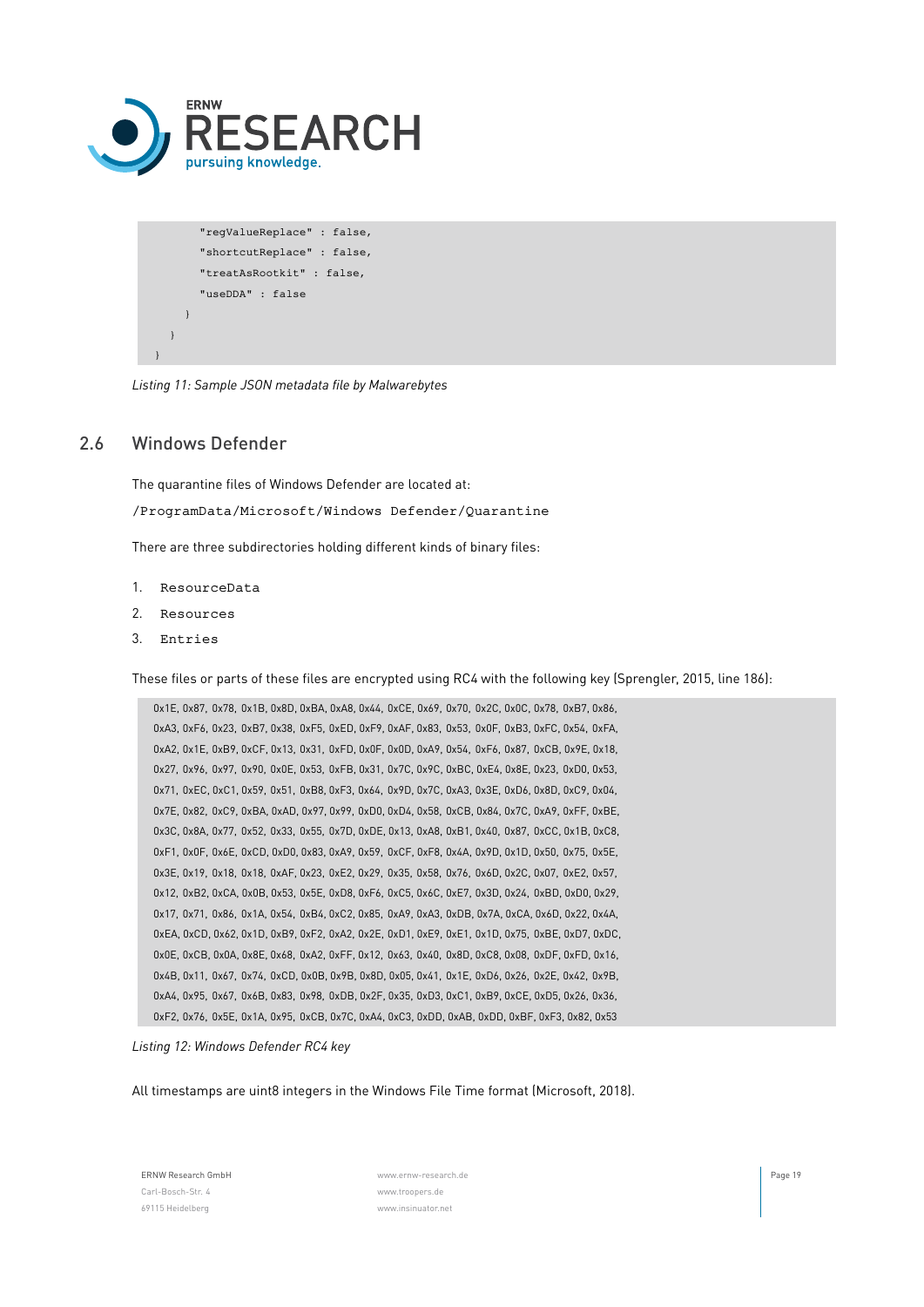

#### 2.6.1 ResourceData files

<span id="page-19-0"></span>ResourceData files contain the actual quarantined files and the security descriptor describing the access permissions of the file.

The interesting information contained in this file is (names refer to section [2.6.1.1\)](#page-19-1):

- *◦* binarysd: The binary security descriptor.
- <span id="page-19-1"></span>*◦* mal\_file: The malicious file.

#### 2.6.1.1 Parser definition

```
meta:
id: windef_resource_data
 endian: le
 title: Windows Defender quarantine resourcedata file parser
license: CC-BY-SA-4.0
 ks-version: 0.9
doc: |
 Creator: Florian Bausch, ERNW Research GmbH, https://ernw-research.de
 License: CC-BY-SA-4.0 https://creativecommons.org/licenses/by-sa/4.0/
seq:
  - id: encryptedfile
  type: rc4encrypted
  process: util.custom_arc4.custom_arc4(<RC4 key>)
   size-eos: true
types:
 rc4encrypted:
  seq:
    - id: fixed
     contents: [0x03, 0, 0, 0, 0x02, 0, 0, 0]
     size: 8
    - id: length
     type: u4
    - id: padding
     size: 0x08
    - id: binarysd
     size: length
    - id: unknown1
     size: 0x08
    - id: len_malfile
     type: u8
    - id: unknown2
      size: 0x04
```
ERNW Research GmbH [www.ernw-research.de](https://ernw-research.de) Page 20

69115 Heidelberg [www.insinuator.net](https://insinuator.net)

Carl-Bosch-Str. 4 [www.troopers.de](https://troopers.de)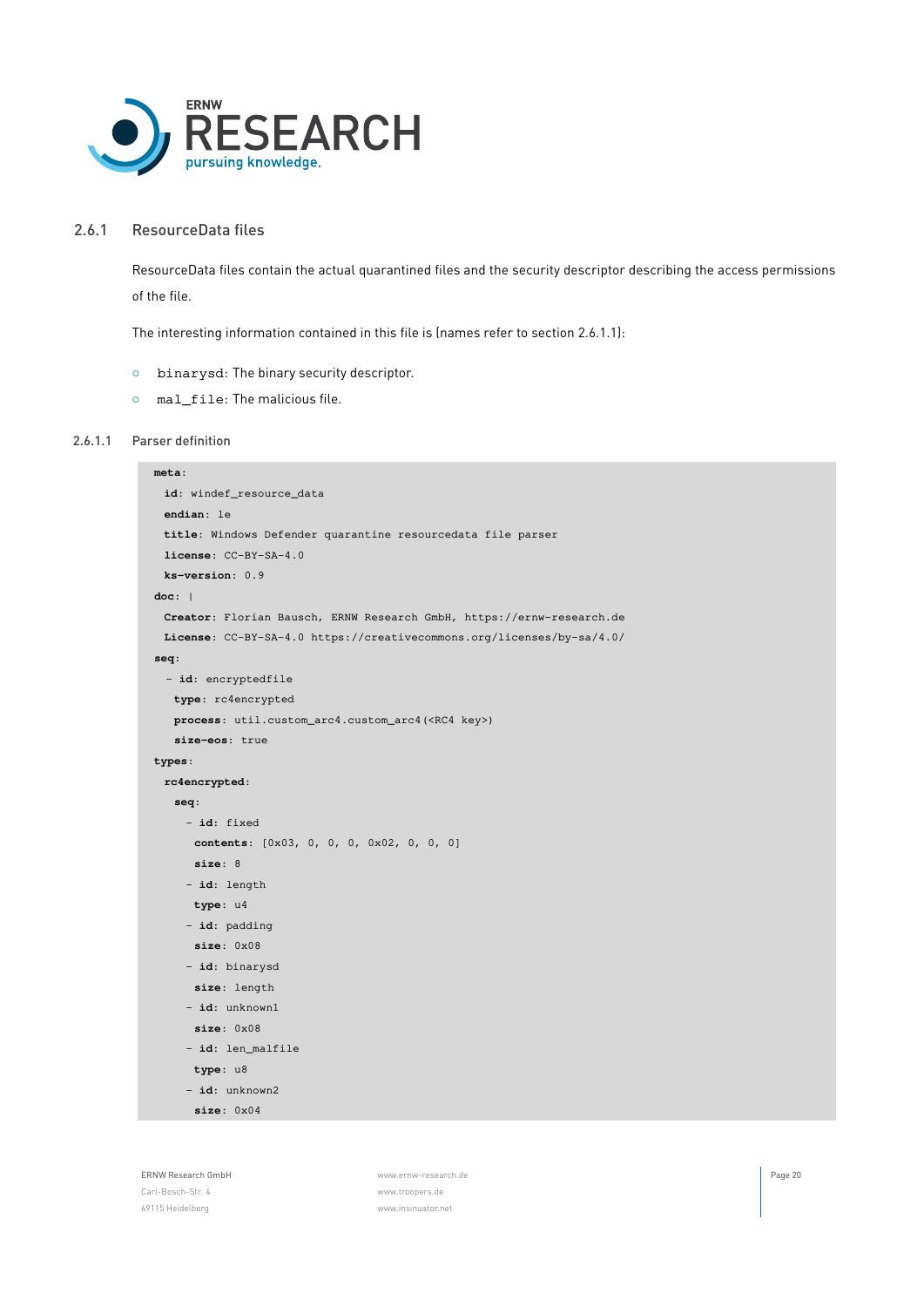

- **id**: mal\_file **size**: len\_malfile

<span id="page-20-0"></span>*Listing 13: Parser definition for Windows Defender ResourceData files*

#### 2.6.2 Resources files

The Resources files consist of three parts – each part encrypted individually using RC4. The first part is the header containing the length of the two data parts.

The first data part contains (names refer to section [2.6.2.1](#page-20-1)):

*◦* file\_id: Probably a SHA1 hashsum that also represents the file name of this Resources file and the matching ResourceData file.

The second data part contains:

<span id="page-20-1"></span>*◦* guid: A GUID that also represents the name of the Entries file that belongs to this Resources file.

#### 2.6.2.1 Parser definition

```
meta:
 id: windef_resources
 endian: le
 title: Windows Defender quarantine resources file parser
 license: CC-BY-SA-4.0
 ks-version: 0.9
doc: |
 Creator: Florian Bausch, ERNW Research GmbH, https://ernw-research.de
 License: CC-BY-SA-4.0 https://creativecommons.org/licenses/by-sa/4.0/
seq:
 - id: header
   type: rc4encrypted_header
   size: 0x3C
   process: util.custom_arc4.custom_arc4(<RC4 key>)
  - id: data1
   size: header.len1
   type: encrypted_data1
   process: util.custom_arc4.custom_arc4(<RC4 key>)
  - id: data2
   size: header.len2
   type: encrypted_data2
   process: util.custom_arc4.custom_arc4(<RC4 key>)
types:
 rc4encrypted_header:
```
ERNW Research GmbH **Page 21 Page 21 Page 21 Page 21 Page 21 Page 21 Page 21** Carl-Bosch-Str. 4 [www.troopers.de](https://troopers.de) 69115 Heidelberg [www.insinuator.net](https://insinuator.net)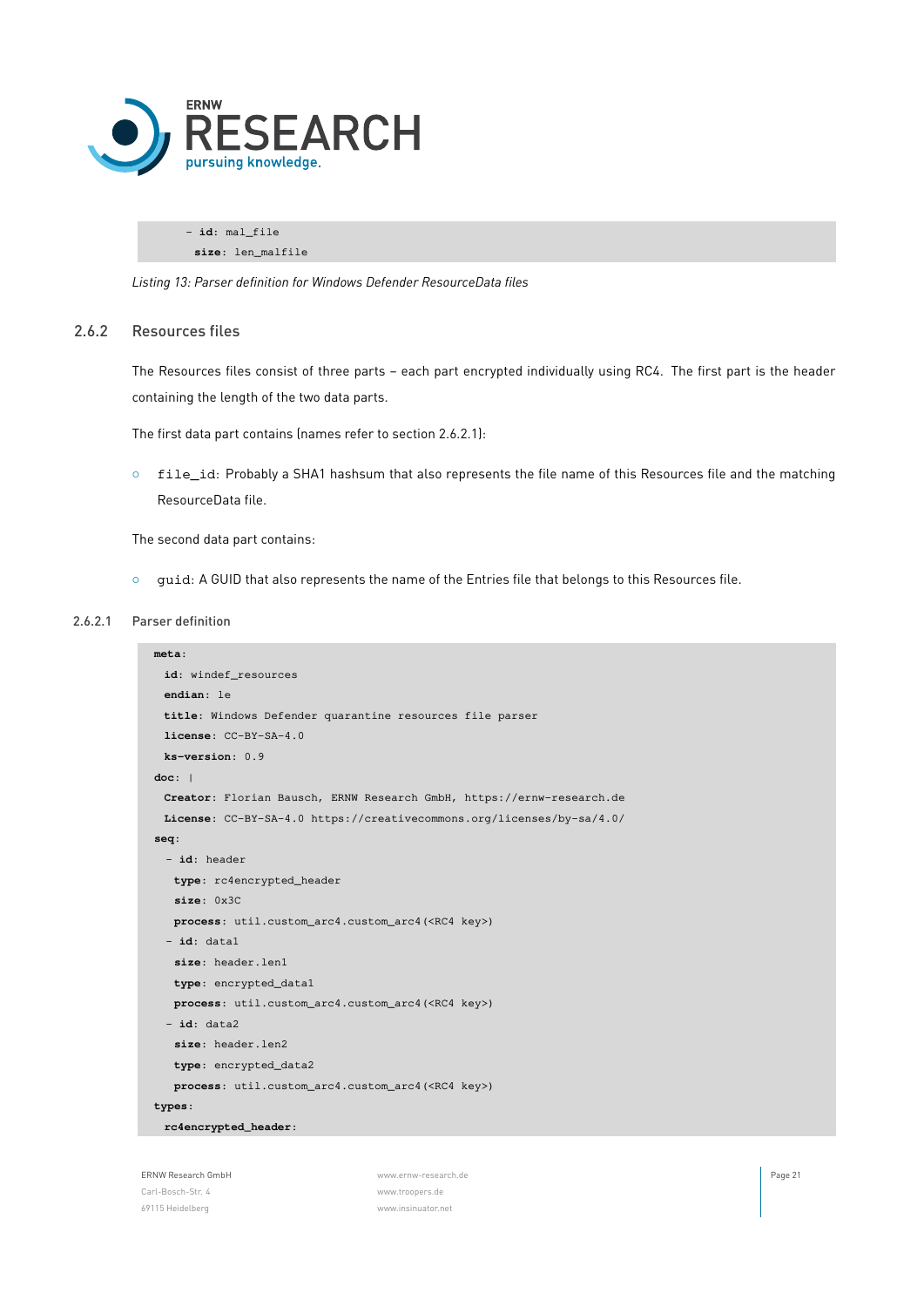

| seq:                                                                         |
|------------------------------------------------------------------------------|
| $- id: magic$                                                                |
| size: 0x10                                                                   |
| contents: [0xdb, 0xe8, 0xc5, 0x01, 0x01, 0, 0x01, 0, 0, 0, 0, 0, 0, 0, 0, 0] |
| - id: unknown1                                                               |
| size: 0x18                                                                   |
| $- id: len1$                                                                 |
| type: u4                                                                     |
| $- id: len2$                                                                 |
| type: u4                                                                     |
| $-$ id: unknown2                                                             |
| size: 0x0C                                                                   |
| encrypted_data1:                                                             |
| seq:                                                                         |
| $-$ id: unknown3                                                             |
| size: 0x08                                                                   |
| - id: file_id                                                                |
| size: 20                                                                     |
| $-$ id: unknown4                                                             |
| size: 0x04                                                                   |
| encrypted_data2:                                                             |
| seq:                                                                         |
| - id: guid                                                                   |
| type: guid                                                                   |
| guid:                                                                        |
| seq:                                                                         |
| $- id: id1$                                                                  |
| type: u4                                                                     |
| $- id: id2$                                                                  |
| type: u2                                                                     |
| $-$ id: id3                                                                  |
| type: u2                                                                     |
| $-$ id: $id4$                                                                |
| size: 2                                                                      |
| $-$ id: id5                                                                  |
| size: 6                                                                      |

<span id="page-21-0"></span>*Listing 14: Parser definition for Windows Defender Resources files*

#### 2.6.3 Entries files

The Entries files consist of three parts – each part encrypted individually using RC4. The first part is the header containing the length of the two data parts.

ERNW Research GmbH [www.ernw-research.de](https://ernw-research.de) Page 22 Carl-Bosch-Str. 4 [www.troopers.de](https://troopers.de) 69115 Heidelberg [www.insinuator.net](https://insinuator.net)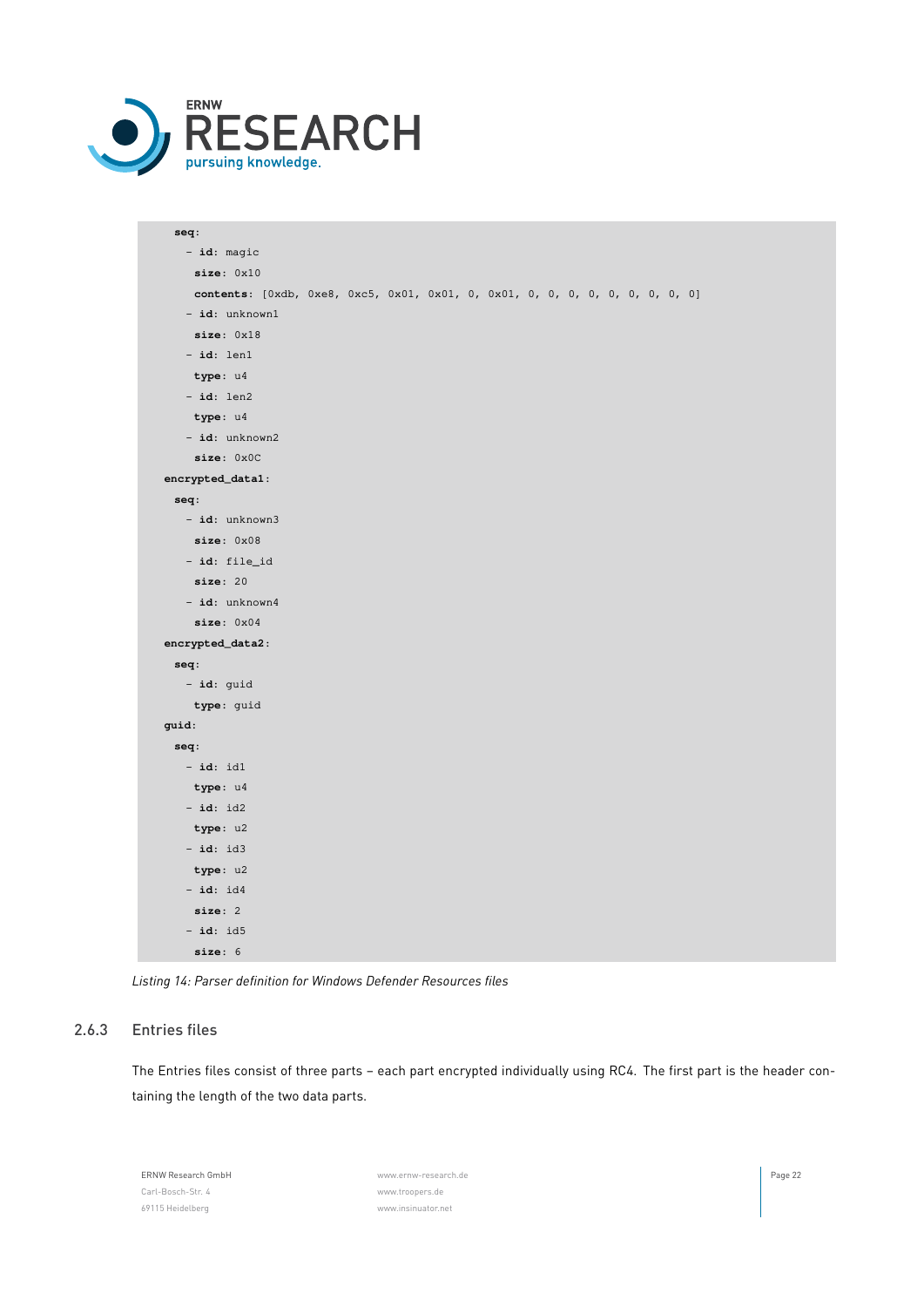

The first data part contains (names refer to section [2.6.3.1](#page-22-0)):

- *◦* guid: The GUID that is also the name of this Entries file.
- *◦* time: First detection of this malware.
- *◦* id11, id12, id13: The first three parts of the GUID above.
- *◦* mal\_type: The name and type of the detected malware.

The second data part contains a list of entries. Each entry describing an occurrence of this specific malware:

- *◦* path: Location of the detected malicious file.
- *◦* number\_of\_elements: Number of elements in the following list of properties of the malicious file.
- *◦* typestr: Contained file in all samples.

69115 Heidelberg [www.insinuator.net](https://insinuator.net)

<span id="page-22-0"></span>*◦* List of elements: Each element contains the size and type of the encoded data and the actual data. Encoded data

#### 2.6.3.1 Parser definition

```
can be GUIDs, timestamps, UTF-16LE strings, or integers (uint4, uint8).
 meta:
   id: windef_entries
   endian: le
   title: Windows Defender quarantine entries file parser
   license: CC-BY-SA-4.0
   ks-version: 0.9
  doc: |
   Creator: Florian Bausch, ERNW Research GmbH, https://ernw-research.de
  License: CC-BY-SA-4.0 https://creativecommons.org/licenses/by-sa/4.0/
  seq:
   - id: header
    type: rc4encrypted_header
    size: 0x3C
    process: util.custom_arc4.custom_arc4(<RC4 key>)
   - id: data1
    size: header.len1
    type: encrypted_data1
    process: util.custom_arc4.custom_arc4(<RC4 key>)
    - id: data2
    size: header.len2
     type: encrypted_data2
    process: util.custom_arc4.custom_arc4(<RC4 key>)
  types:
   rc4encrypted_header:
    seq:
      - id: magic
ERNW Research GmbH Page 23 Page 23 Page 23 Page 23 Page 23 Page 23 Page 23 Page 23 Page 23 Page 23
Carl-Bosch-Str. 4 www.troopers.de
```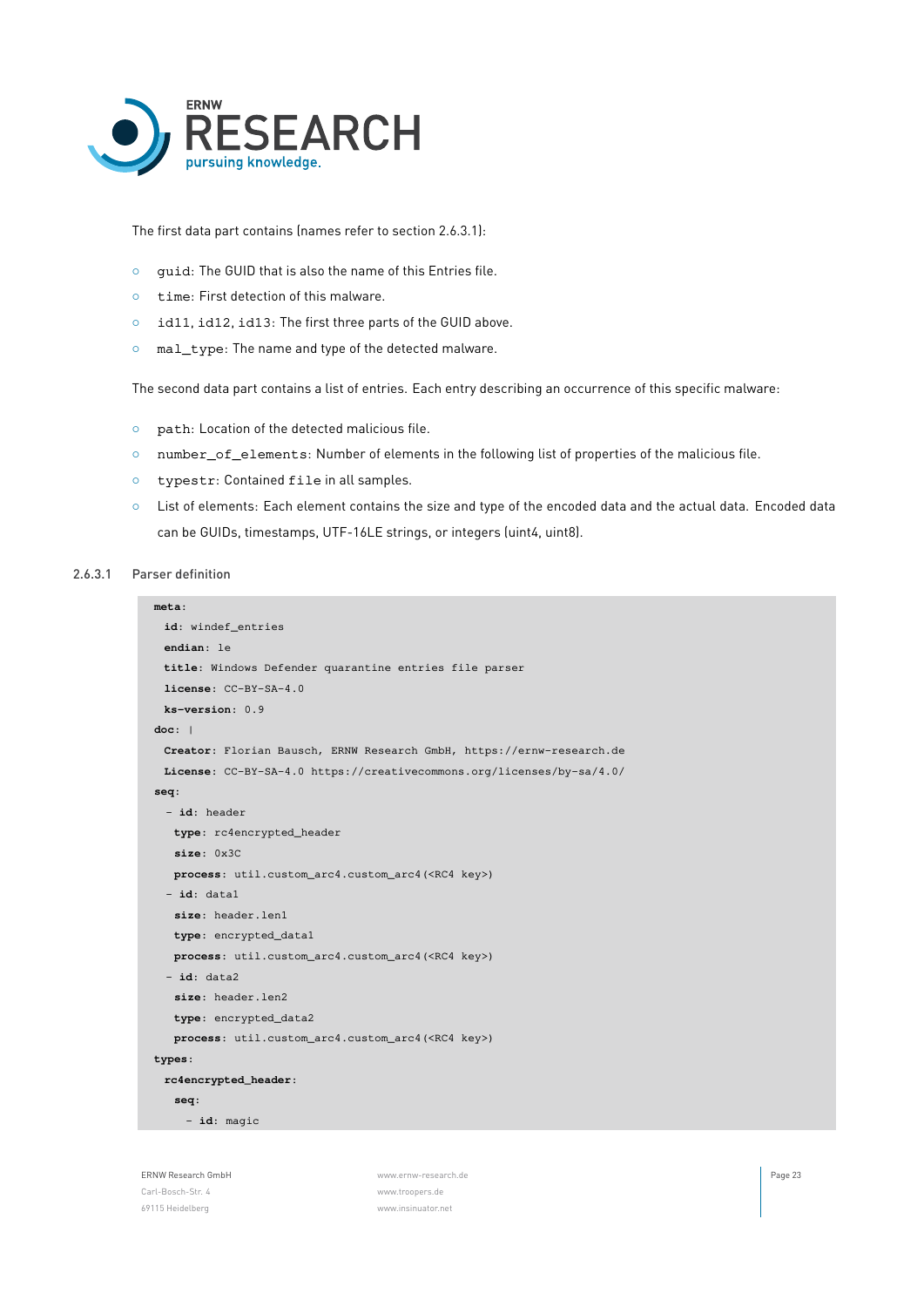

**size**: 0x10 **contents**: [0xdb, 0xe8, 0xc5, 0x01, 0x01, 0, 0x01, 0, 0, 0, 0, 0, 0, 0, 0, 0] - **id**: unknown1 **size**: 0x18 - **id**: len1 **type**: u4 - **id**: len2 **type**: u4 - **id**: unknown2 **size**: 0x0C **encrypted\_data1**: **seq**: - **id**: guid **type**: guid - **id**: unknown3 **size**: 0x10 - **id**: time **type**: winfiletime - **id**: id11 **type**: u4 - **id**: id12 **type**: u2 - **id**: id13 **type**: u2 - **id**: number\_of\_strings **type**: u4 - **id**: mal\_type **type**: str **encoding**: UTF-8 **terminator**: 0 **encrypted\_data2**: **seq**: - **id**: number\_of\_entries **type**: u4 - **id**: offset **type**: u4 **repeat**: expr **repeat-expr**: number\_of\_entries **instances**: **entries**: **pos**: offset[0] **repeat**: expr **repeat-expr**: number\_of\_entries **type**:

Carl-Bosch-Str. 4 [www.troopers.de](https://troopers.de) 69115 Heidelberg [www.insinuator.net](https://insinuator.net)

ERNW Research GmbH **Page 24 Page 24 Page 24 Page 24 Page 24 Page 24 Page 24 Page 24**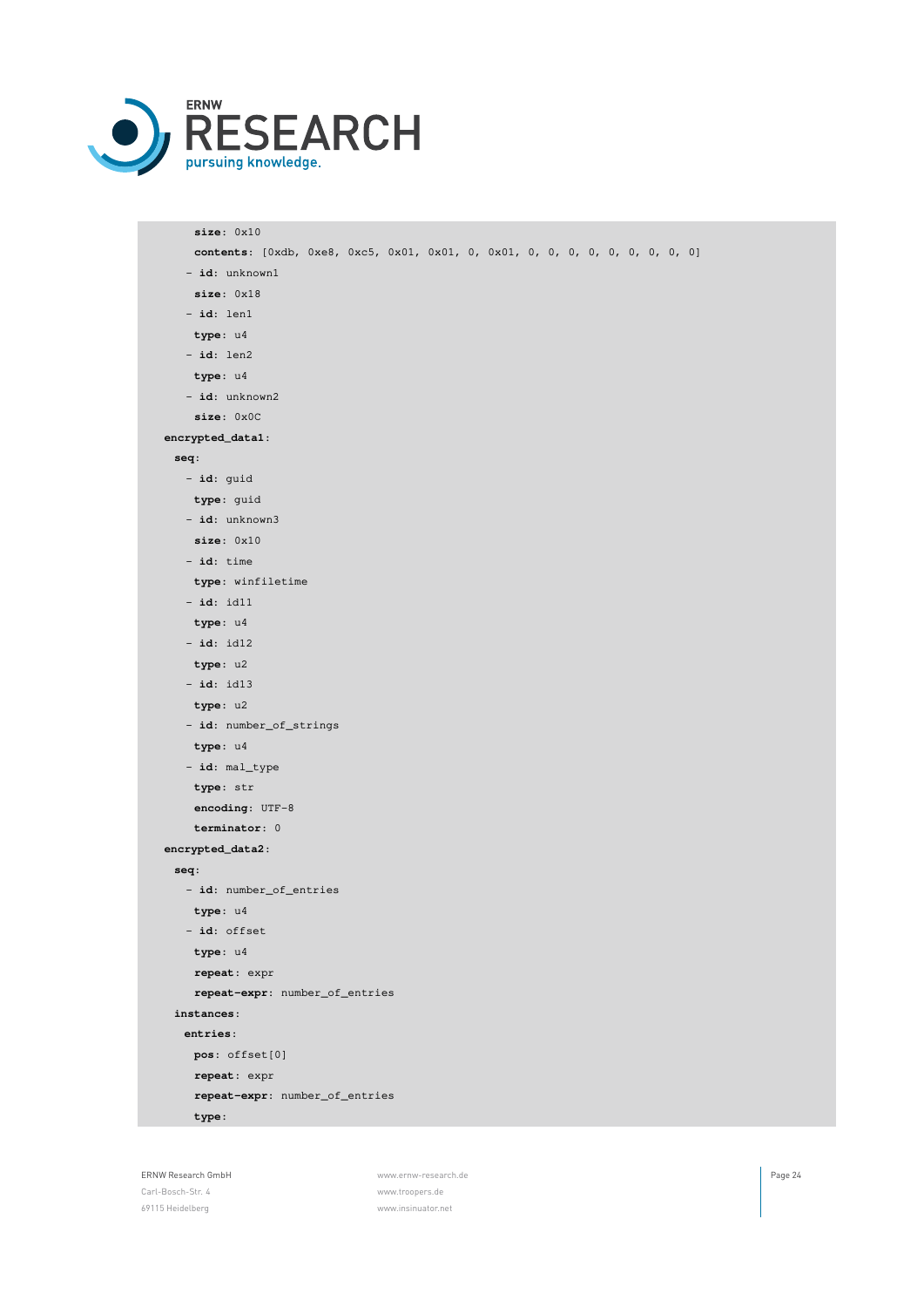

```
switch-on: _index != number_of_entries-1
     cases:
      true: entrys(_index)
      false: entrye
 types:
  entrys:
    params:
     - id: i
      type: u4
    seq:
     - id: entry
      size: _parent.offset[i + 1] - _parent.offset[i]
       type: entry
   entrye:
    seq:
      - id: entry
      type: entry
entry:
 seq:
   - id: path
   type: null_terminated_utf16le
   - id: number_of_elements
   type: u2
   - id: typestr
   type: str
   encoding: UTF8
    terminator: 0x00
   - id: padding
    size: (4 - _io.pos) % 4
   - id: element
    type: listelement
    repeat: expr
    repeat-expr: number_of_elements
null_terminated_utf16le:
 seq:
   - id: character
   type: u2
    repeat: until
    repeat-until: character[_index] == 0x0000
listelement:
 seq:
   - id: length
   type: u2
   - id: elementsubtype
```
69115 Heidelberg [www.insinuator.net](https://insinuator.net)

ERNW Research GmbH **Page 25 Page 25 Page 25 Page 25 Page 25 Page 25** Carl-Bosch-Str. 4 [www.troopers.de](https://troopers.de)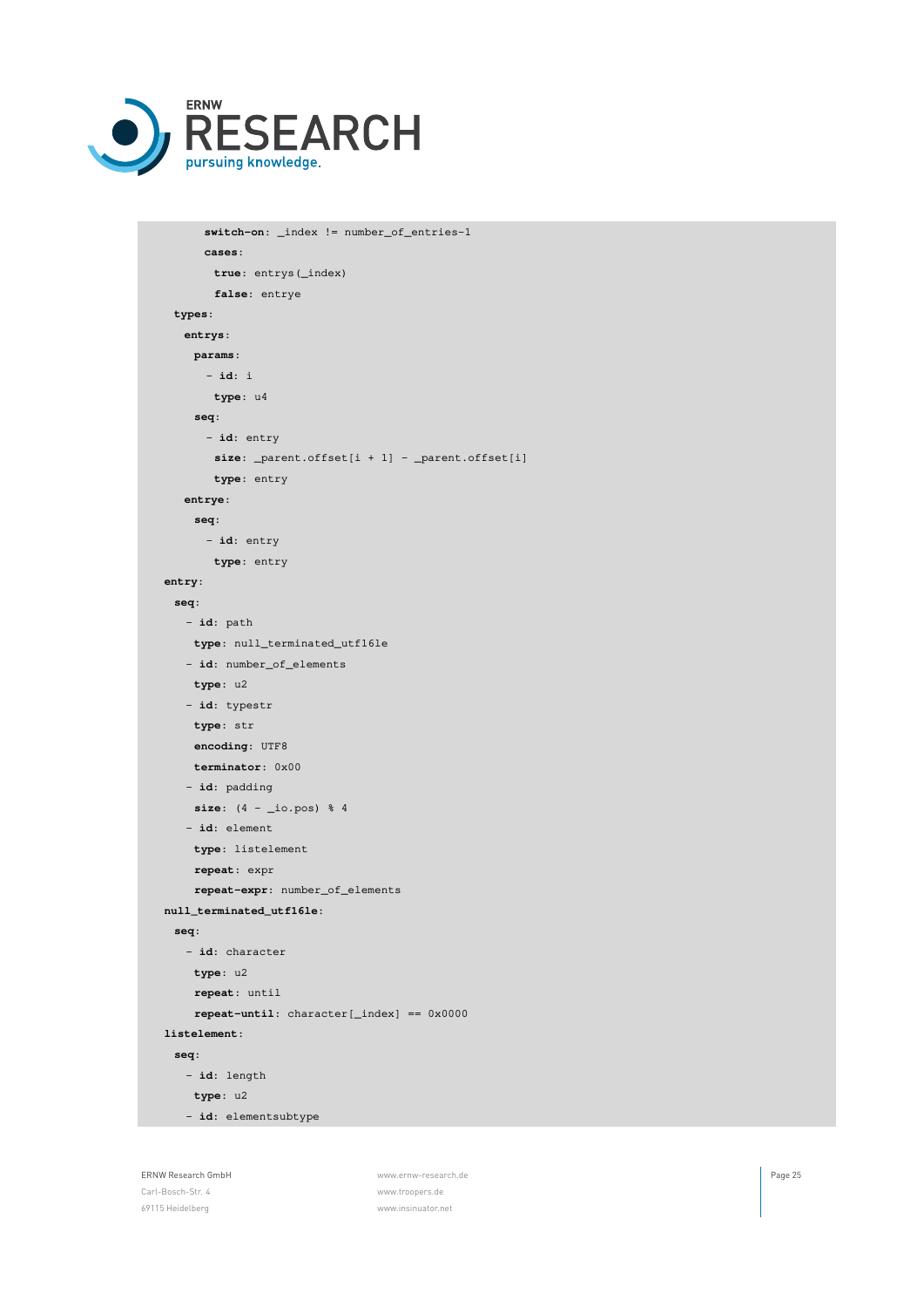

```
type: u1
   - id: elementtype
    type: u1
    enum: elementtypes
   - id: content
    size: length
    type:
     switch-on: elementtype
     cases:
      elementtypes::guid: guid
      elementtypes::winfiletime: winfiletime
      elementtypes::uint4: u4
       elementtypes::utf16: str_utf16le
       elementtypes::uint8: u8
   - id: padding
    size: (4 - _io.pos) % 4
 enums:
  elementtypes:
    0x20: utf16
   0x30: uint4
   0x40: guid
    0x50: uint8
    0x60: winfiletime
str_utf16le:
 seq:
   - id: value
   type: str
    encoding: UTF-16LE
    size-eos: true
guid:
 seq:
  - id: id1
   type: u4
  - id: id2
   type: u2
  - id: id3
   type: u2
   - id: id4
    size: 2
   - id: id5
    size: 6
winfiletime:
 seq:
   - id: ts
```
ERNW Research GmbH **Page 26 Page 26 Page 26 Page 26 Page 26 Page 26 Page 26 Page 26 Page 26** Carl-Bosch-Str. 4 [www.troopers.de](https://troopers.de) 69115 Heidelberg [www.insinuator.net](https://insinuator.net)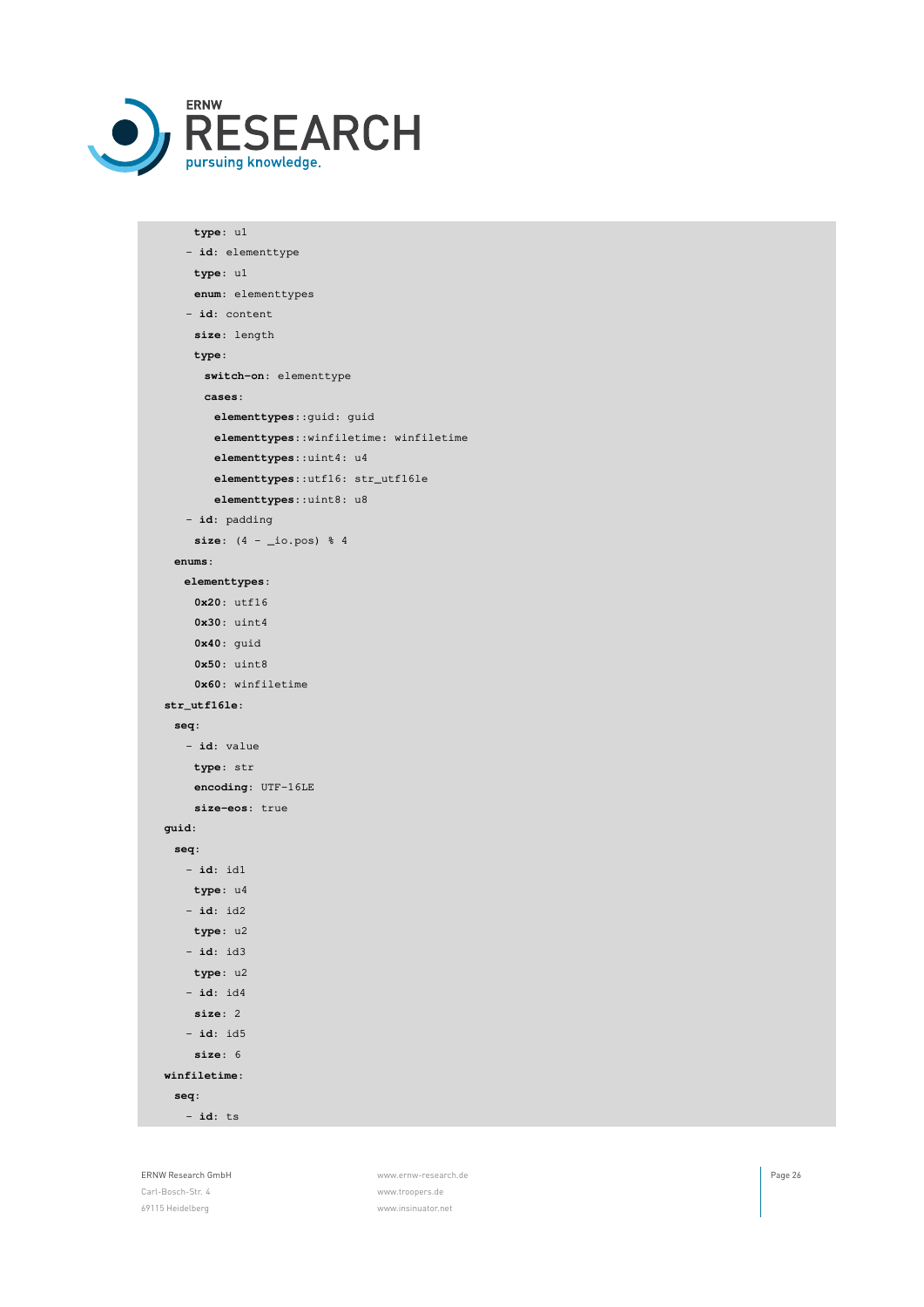

**type**: u8 **instances**: **unixts**: **value**:  $(ts * 1e-07) - 11644473600$ 

<span id="page-26-0"></span>*Listing 15: Parser definition for Windows Defender Entries files*

# 2.7 Symantec Endpoint Protection

The samples for Symantec Endpoint Protection were taken from an incident analysis. It was not possible to recover the original malware files from the affected system.

Symantec stores quarantine data in two different files in the Quarantine directory. Per quarantined malware file, there is a file that contains only metadata (<meta>. VBN, section [2.7.2](#page-30-0)) and a file that contains the quarantined file and metadata (<meta>/<quarantine>.VBN, section [2.7.1\)](#page-26-1). Both file names follow the schema [0-9A-F]{8}.VBN. The Quarantine directory is located at:

<span id="page-26-1"></span>/ProgramData/Symantec/Symantec Endpoint Protection/CurrentVersion/Data/Quarantine

#### 2.7.1 Quarantine file

This file stores a lot of metadata – one datum that cannot be found here is the name of the detected malware –, some of it multiple times in different locations of the file. Because of this, only the most relevant information for analyses are highlighted here (names refer to section [2.7.1.1](#page-27-0)):

- *◦* encrypted\_offset: An offset to an encrypted payload of the file, which was 0x1290 in all samples.
- *◦* filename: The file name of the original malicious file.
- *◦* meta1: A CSV-string that contains the most important metadata of the file (Maloney, [2018,](#page-35-6) section "Log Line").
- *◦* unixts1: A Unix timestamp which is a date in the future (relative to the quarantine file creation). Maybe this is the date when Symantec Endpoint Protection will permanently remove the quarantined file.
- *◦* timestamp[1-3]: Three Windows File Time (Microsoft, [2018\)](#page-35-10) timestamps.
- *◦* enc\_data: The encrypted payload. This part is encrypted with a single-byte xor key (0x5A).

The encrypted payload is divided into two parts (meta\_entries and content\_entries). Both parts contain a list of entries. An entry consists of an identifier, optionally a length field if data is encoded with variable length, and the actual encoded data:

- *◦* ID 0x01: uint1. No length field.
- *◦* ID 0x03: uint4. No length field.
- *◦* ID 0x04: uint8. No length field. Is only used to store the file length of the quarantined file.
- *◦* ID 0x06: uint4. No length field.

Carl-Bosch-Str. 4 [www.troopers.de](https://troopers.de) 69115 Heidelberg [www.insinuator.net](https://insinuator.net)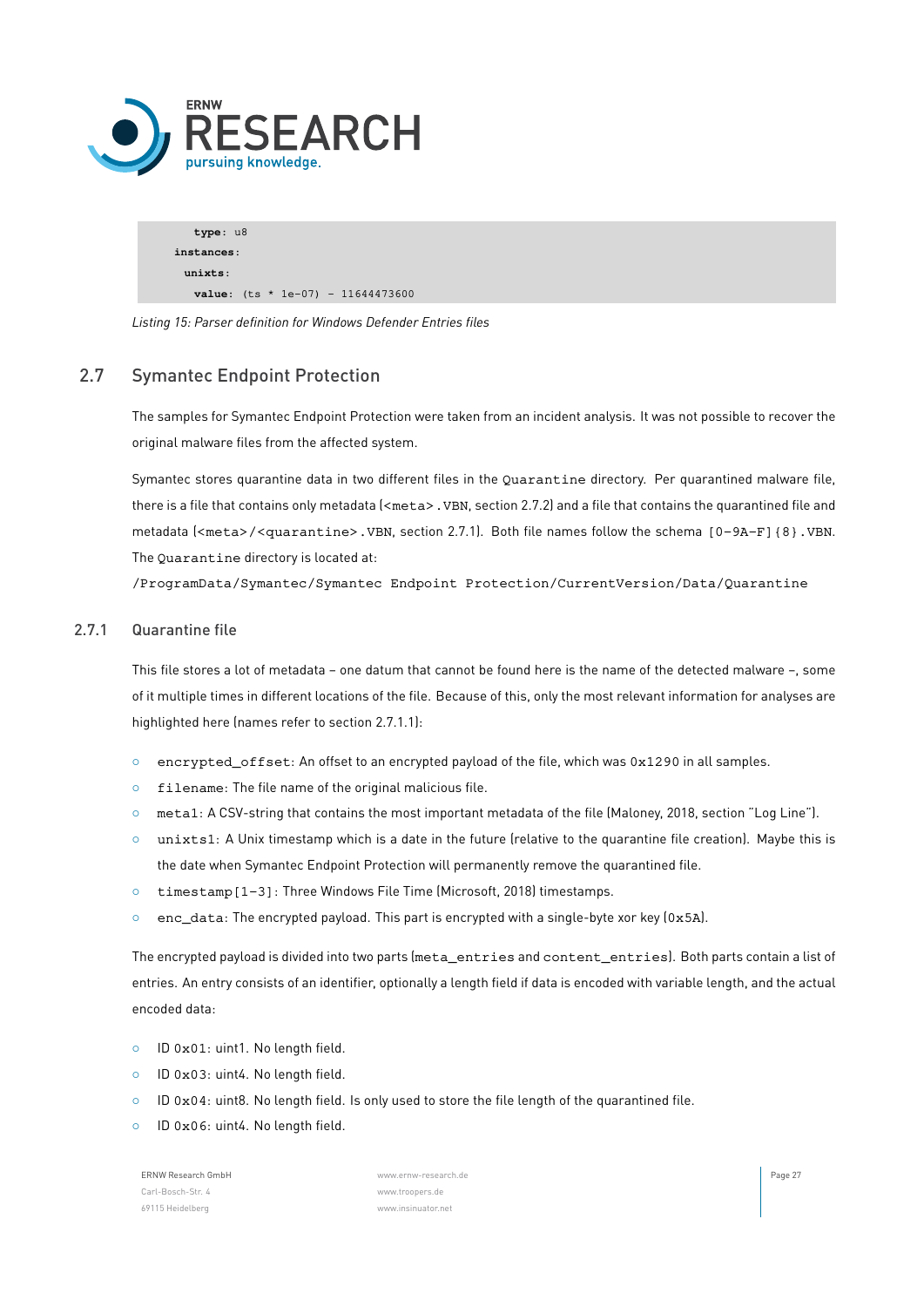

- *◦* ID 0x08: Length is encoded as uint4. Contains an UTF-16LE string.
- *◦* ID 0x09: Length is encoded as uint4. Contains a raw data stream, which itself can contain a list of entries, a checksum, or chunks of the quarantined file.
- *◦* ID 0x0a: uint1. No length field.

While the meta\_entries contain data like the location and the owner of the malware, the content\_entries contain the SHA1 checksum, the security descriptor and the actual malicious file content. The file content can be found by looking for the entry with ID 0x04, which contains the file length - all following entries with ID 0x09 will contain chunks of the malware, xored with 0xFF. The maximum chunk size seems to be 0x1000 bytes.

#### 2.7.1.1 Parser definition

<span id="page-27-0"></span>

| meta:                                                                 |
|-----------------------------------------------------------------------|
| id: vbn                                                               |
| file-extension: vbn                                                   |
| endian: le                                                            |
| title: Symantec Endpoint Protection quarantine file parser            |
| license: CC-BY-SA-4.0                                                 |
| $ks-version: 0.9$                                                     |
| doc:                                                                  |
| Creator: Florian Bausch, ERNW Research GmbH, https://ernw-research.de |
| License: CC-BY-SA-4.0 https://creativecommons.org/licenses/by-sa/4.0/ |
| seq:                                                                  |
| - id: encrypted_offset                                                |
| type: u4                                                              |
| - id: filename                                                        |
| type: str                                                             |
| encoding: $utf-8$                                                     |
| terminator: 0x0                                                       |
| - id: padding1                                                        |
| size: $0x180 - i0.pos$                                                |
| $-$ id: padding2                                                      |
| type: u4                                                              |
| $-$ id: metal                                                         |
| type: str                                                             |
| encoding: $utf-8$                                                     |
| terminator: 0x0                                                       |
| $-$ id: meta2                                                         |
| type: str                                                             |
| encoding: $utf-8$                                                     |
| terminator: 0x0                                                       |
| - id: padding3                                                        |
| $size: 0x980 - i0.pos$                                                |
|                                                                       |

Carl-Bosch-Str. 4 [www.troopers.de](https://troopers.de) 69115 Heidelberg [www.insinuator.net](https://insinuator.net)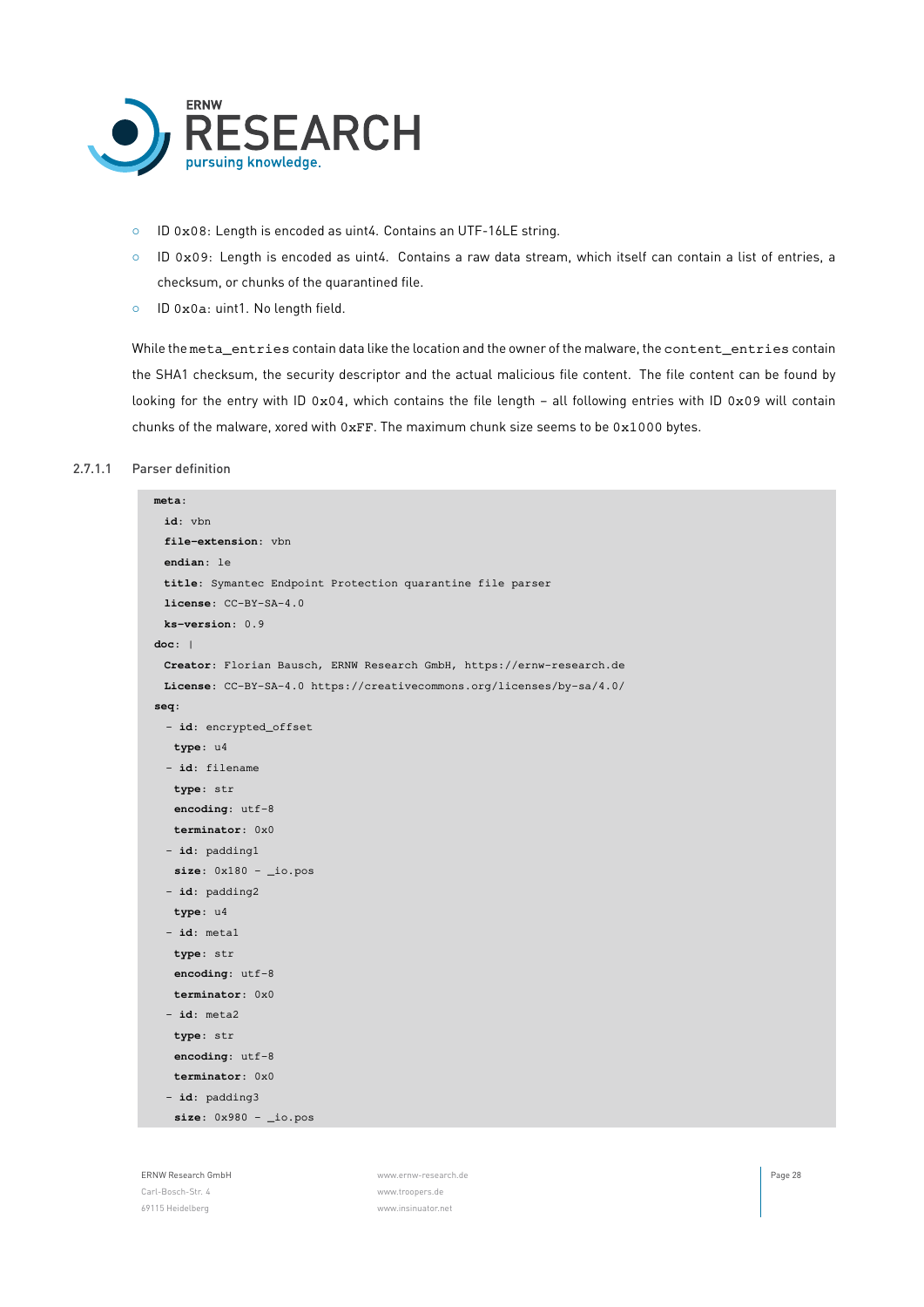

| $-$ id: padding4                         |
|------------------------------------------|
| type: u4                                 |
| - id: unknown1                           |
| type: u4                                 |
| - id: unixts1                            |
| type: u4                                 |
| - id: timestamp1                         |
| type: winfiletime                        |
| $-$ id: timestamp2                       |
| type: winfiletime                        |
| - id: timestamp3                         |
| type: winfiletime                        |
| $-$ id: unknown2                         |
| type: u4                                 |
| - id: padding5                           |
| size: $0xb8c - i0.pos$                   |
| - id: threat_location                    |
| type: str                                |
| encoding: utf-8                          |
| terminator: 0x0                          |
| - id: padding6                           |
| $size: 0xbbc - io.pos$                   |
| - id: unknown3                           |
| type: u4                                 |
| - id: tmp_file_name                      |
| type: str                                |
| encoding: utf-8                          |
| terminator: 0x0                          |
| - id: padding7                           |
| size: $0 \times d70 - i \circ p \circ s$ |
| $-$ id: unixts2                          |
| type: u4                                 |
| - id: padding8                           |
| size: $encrypted_offset - \iota$ .pos    |
| - id: enc_data                           |
| type: encrypted_data                     |
| size-eos: true                           |
| process: xor (0x5a)                      |
| types:                                   |
| encrypted_data:                          |
| seq:                                     |
| - id: padding                            |
| size: 8                                  |
| contents: [0, 0, 0, 0, 0, 0, 0, 0]       |

69115 Heidelberg [www.insinuator.net](https://insinuator.net)

ERNW Research GmbH [www.ernw-research.de](https://ernw-research.de) Page 29 Carl-Bosch-Str. 4 [www.troopers.de](https://troopers.de)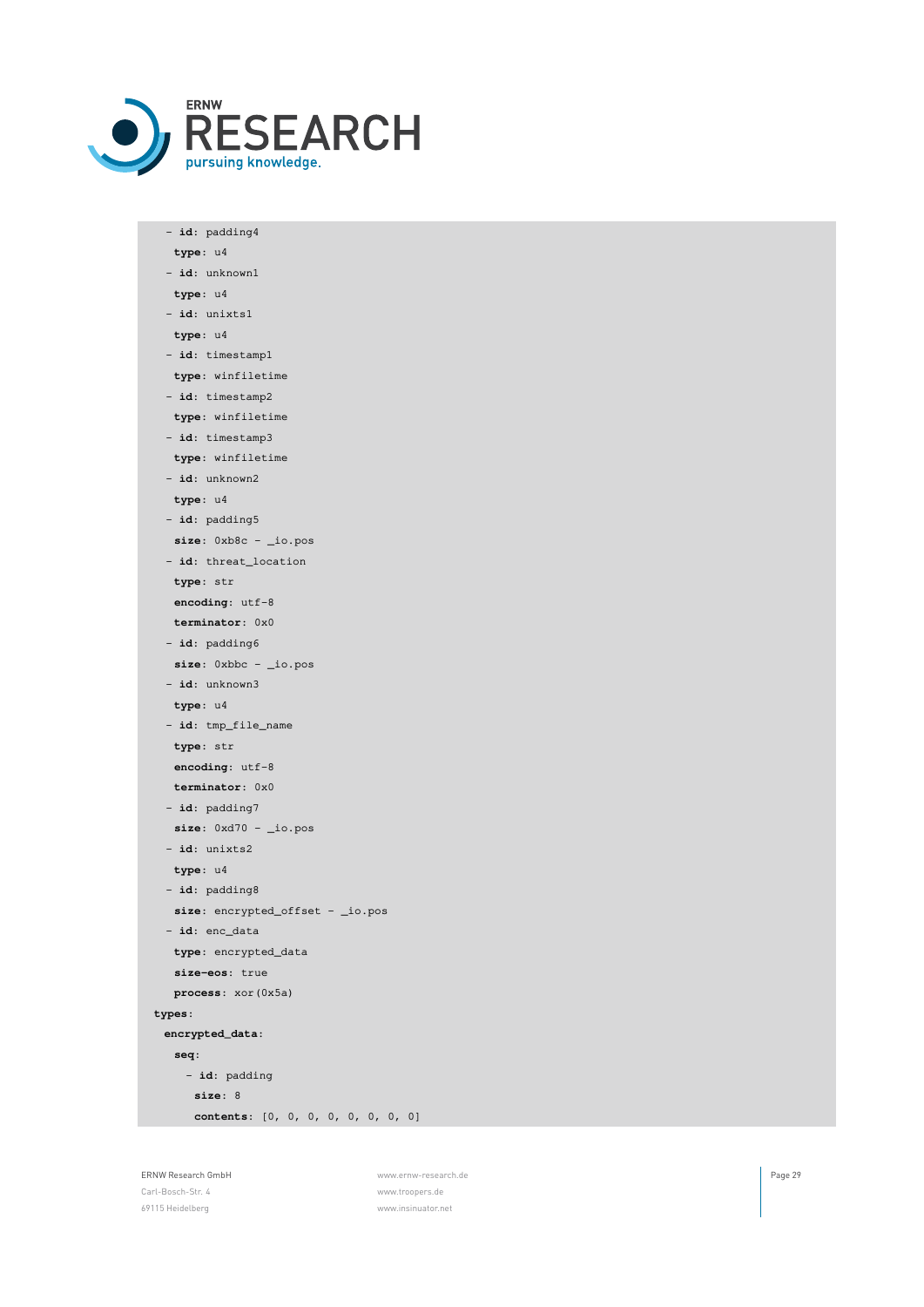

- **id**: meta\_offset **type**: u8 - **id**: meta\_length **type**: u8 - **id**: content\_offset **type**: u8 - **id**: content\_length **type**: u8 **instances**: **meta\_entries**: **pos**: meta\_offset **size**: meta\_length **type**: list\_of\_entries **content\_entries**: **pos**: content\_offset **size**: content\_length **type**: list\_of\_entries **list\_of\_entries**: **seq**: - **id**: entry **type**: entry **repeat**: eos **entry**: **seq**: - **id**: type\_of\_entry **type**: u1 - **id**: content **type**: **switch-on**: type\_of\_entry **cases**: **0x09**: raw\_content **0x08**: utf16le **0x04**: u8 **0x03**: u4 **0x06**: u4 **0x01**: u1 **0x0a**: u1 **raw\_content**: **seq**: - **id**: length **type**: u4 - **id**: raw\_content **size**: length **utf16le**:

ERNW Research GmbH [www.ernw-research.de](https://ernw-research.de) Page 30 Carl-Bosch-Str. 4 [www.troopers.de](https://troopers.de) 69115 Heidelberg [www.insinuator.net](https://insinuator.net)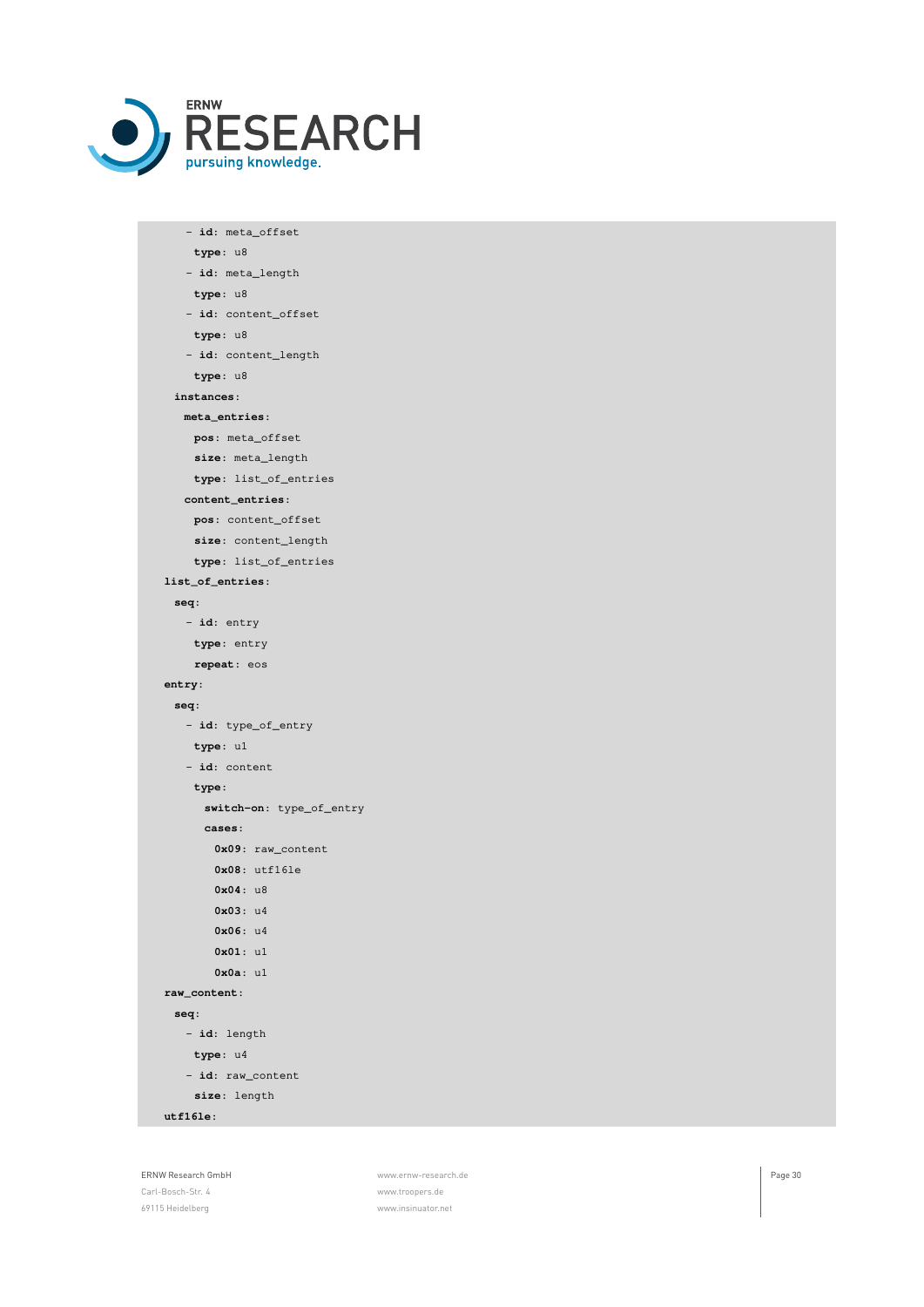

```
seq:
   - id: length
    type: u4
   - id: string_content
   type: str
    encoding: utf-16le
    size: 'length > 2 ? length - 2 : length'
   - id: padding
    size: 2
    contents: [0x00, 0x00]
    if: 'length >= 2'
winfiletime:
 # timestamp: timestamp * (1e-07) --> seconds
 # offset: 11644473600
 seq:
   - id: ts
    type: u8
 instances:
   unixts:
    value: (ts * 1e-07) - 11644473600
```
<span id="page-30-0"></span>*Listing 16: Parser definition for Symantec Endpoint Protection quarantine files*

#### 2.7.2 Metadata file

The metadata file has a structure quite similar to the quarantine file (section [2.7.1](#page-26-1)). It contains a lot of data, which is already included in the quarantine file. It contains the name of the detected malware, which is not part of the quarantine file. However, the payload is not encrypted. The following names refer to section [2.7.2.1:](#page-30-1)

- *◦* data\_offset: The offset to the (not encrypted) payload, which was 0x1290 in all samples.
- *◦* filename: The location of the malware.
- *◦* meta1: A CSV-string that contains the most important metadata of the file (Maloney, [2018](#page-35-6), section "Log Line"). The malware name can be found here.
- *◦* data: The payload.

<span id="page-30-1"></span>The payload is a single list of entries which is similar to the entries in the meta\_entries of the quarantine file.

```
2.7.2.1 Parser definition
```


| ERNW Research GmbH | www.ernw-research.de | Page 31 |
|--------------------|----------------------|---------|
| Carl-Bosch-Str. 4  | www.troopers.de      |         |
| 69115 Heidelberg   | www.insinuator.net   |         |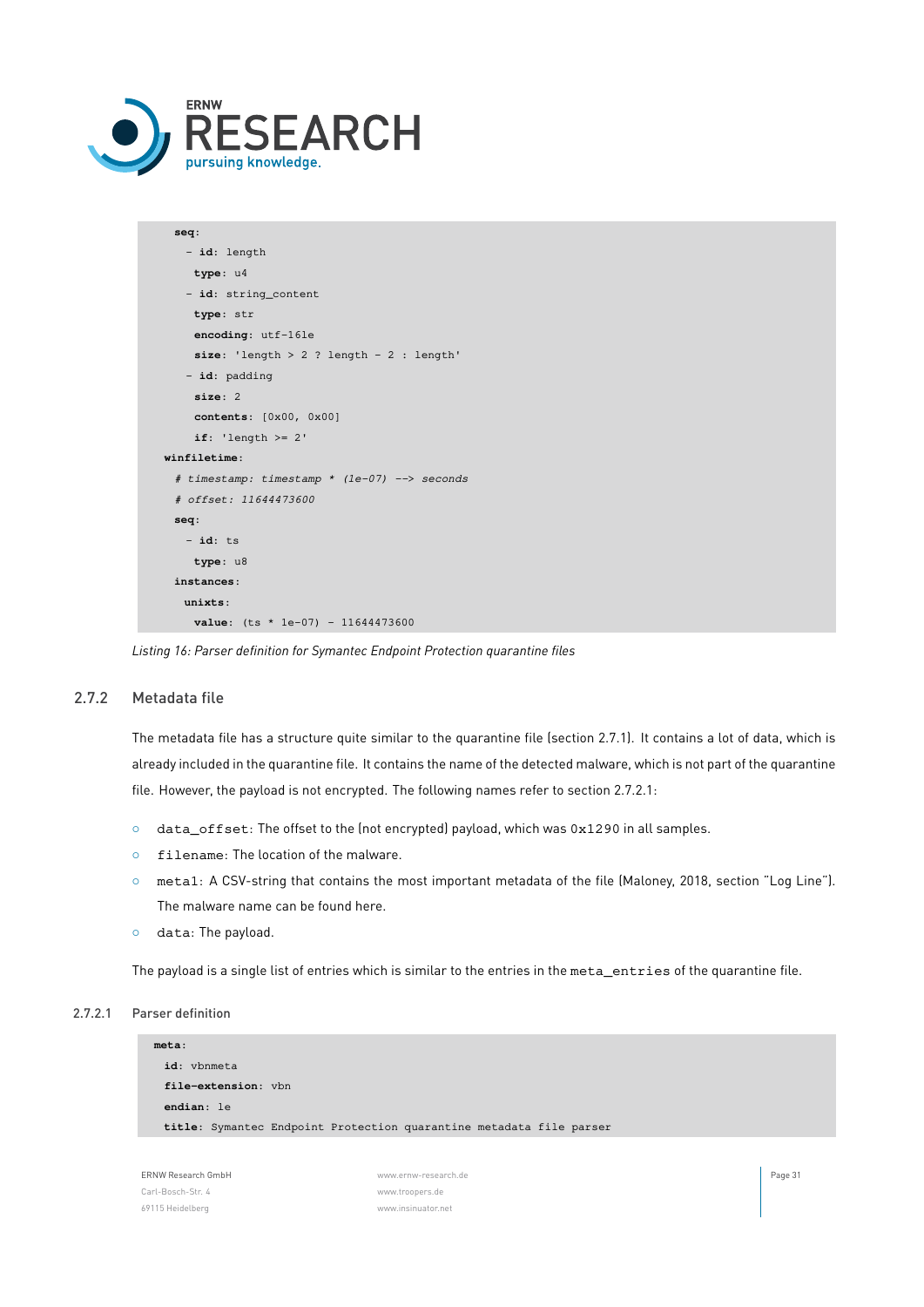

```
license: CC-BY-SA-4.0
 ks-version: 0.9
doc: |
 Creator: Florian Bausch, ERNW Research GmbH, https://ernw-research.de
 License: CC-BY-SA-4.0 https://creativecommons.org/licenses/by-sa/4.0/
seq:
 - id: data_offset
  type: u4
 - id: filename
  type: str
  encoding: utf-8
  terminator: 0x0
 - id: padding1
  size: 0x180 - _io.pos
 - id: padding2
  type: u4
 - id: meta1
  type: str
  encoding: utf-8
  terminator: 0x0
 - id: padding6
  size: data_offset - _io.pos
 - id: data
  type: data
  size-eos: true
types:
 data:
  seq:
   - id: meta_entries
     size-eos: true
     type: list_of_entries
 list_of_entries:
  seq:
    - id: entry
     type: entry
     repeat: eos
 entry:
  seq:
    - id: type_of_entry
     type: u1
    - id: content
     type:
       switch-on: type_of_entry
      cases:
```
69115 Heidelberg [www.insinuator.net](https://insinuator.net)

ERNW Research GmbH **Page 32 ERNW Research GmbH** Page 32 Carl-Bosch-Str. 4 [www.troopers.de](https://troopers.de)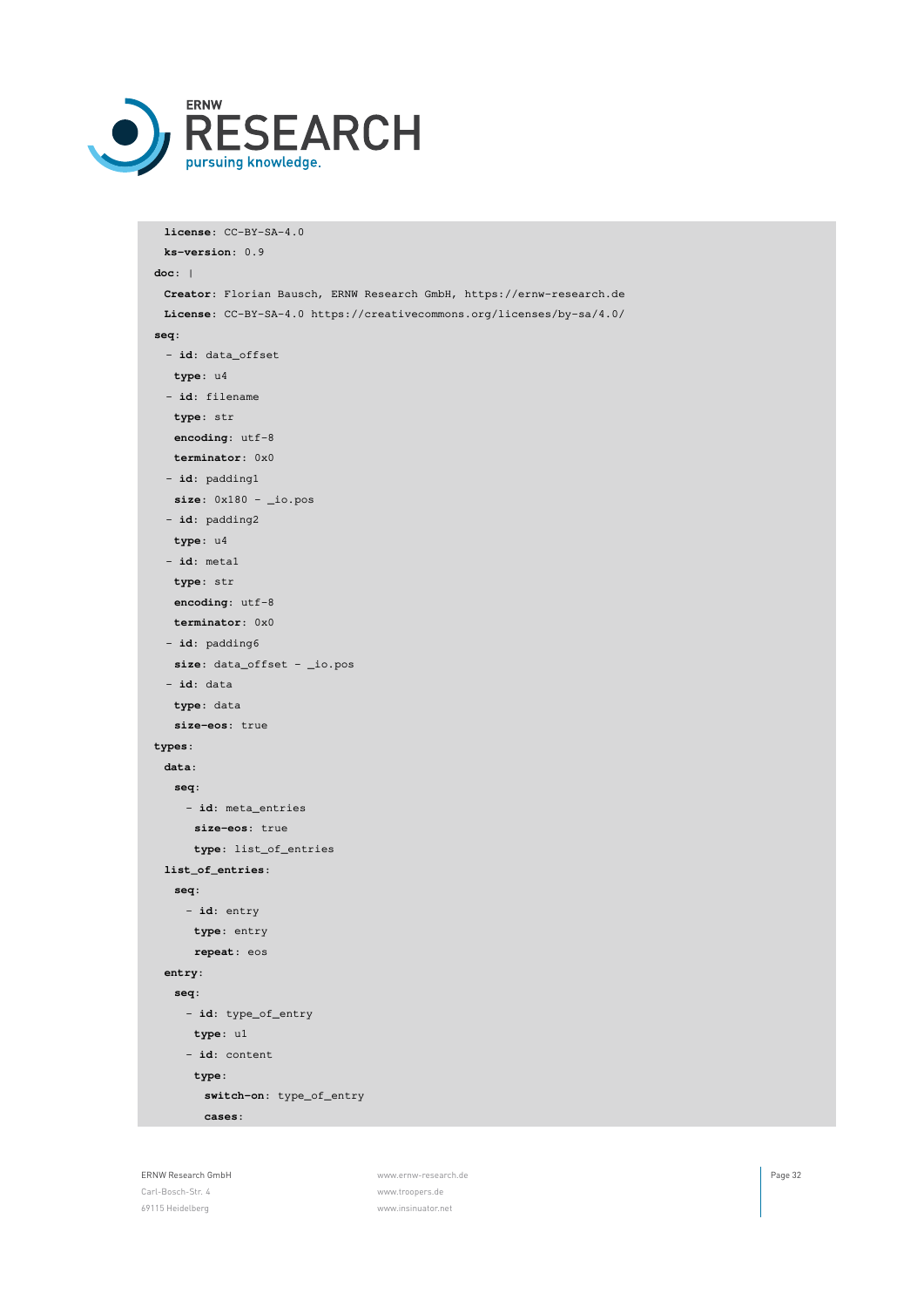

| 0x09: raw_content                            |
|----------------------------------------------|
| $0x08:$ utf16le                              |
| 0x04: u8                                     |
| 0x03: u4                                     |
| 0x06: u4                                     |
| 0x01: u1                                     |
| 0x0a: u1                                     |
| raw_content:                                 |
| seq:                                         |
| - id: length                                 |
| type: u4                                     |
| - id: raw_content                            |
| size: length                                 |
| utf16le:                                     |
| seq:                                         |
| - id: length                                 |
| type: u4                                     |
| - id: string_content                         |
| type: str                                    |
| encoding: utf-16le                           |
| size: 'length > $2$ ? length - $2$ : length' |
| - id: padding                                |
| size: 2                                      |
| contents: [0x00, 0x00]                       |
| if: 'length $>= 2'$                          |
| winfiletime:                                 |
| # timestamp: timestamp * (1e-07) --> seconds |
| # offset: 11644473600                        |
| seq:                                         |
| $-$ id: ts                                   |
| type: u8                                     |
| instances:                                   |
| units:                                       |
| value: $(ts * 1e-07) - 11644473600$          |
|                                              |

*Listing 17: Parser definition for Symantec Endpoint Protection additional metadata files*

ERNW Research GmbH **Page 33**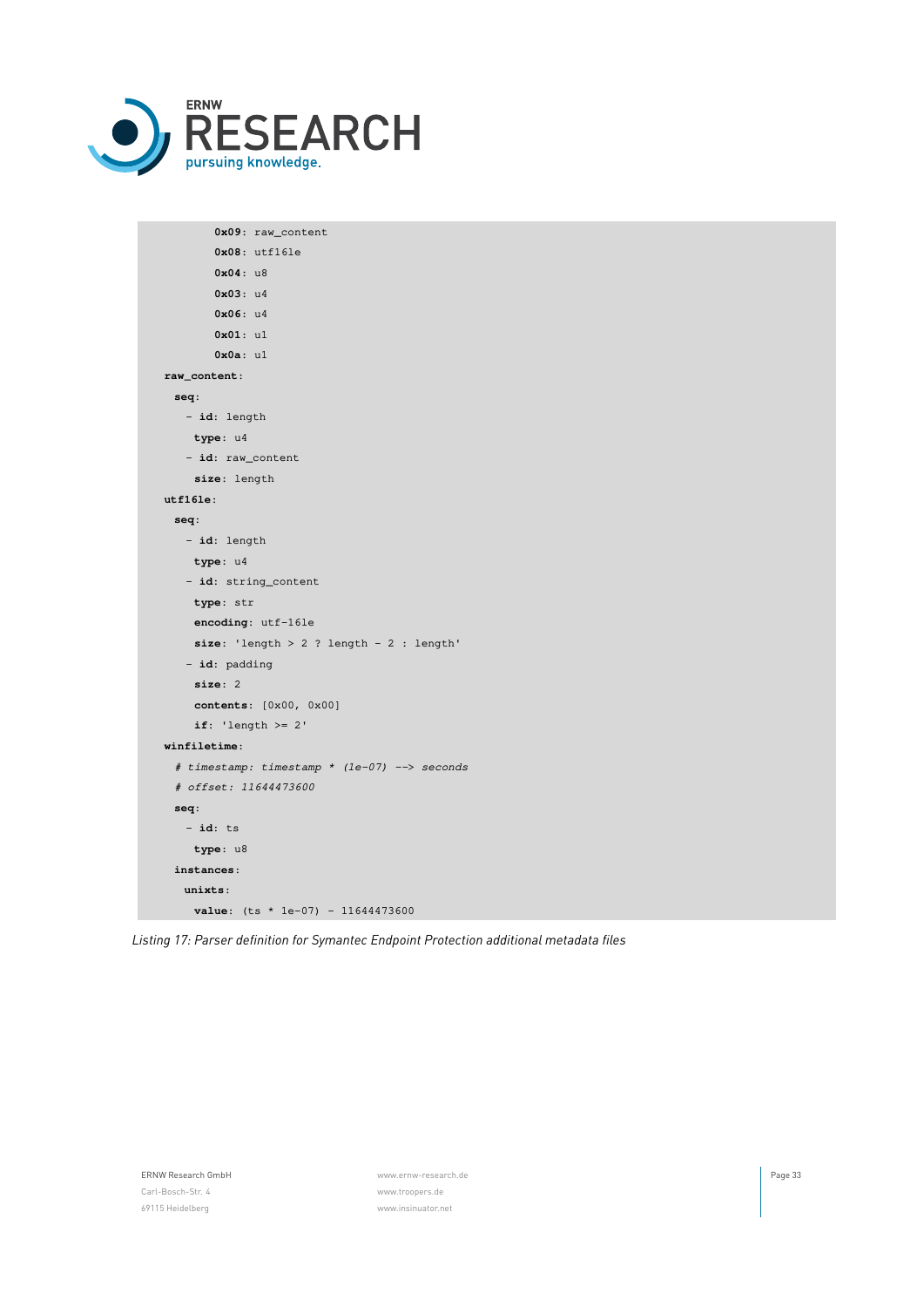

# <span id="page-33-0"></span>3 Summary & Conclusion

This whitepaper shows the structure of quarantine files of seven different anti-virus software solutions. The findings are also documented at *<https://github.com/ernw/quarantine-formats/>*. Part of the findings are encryption keys and information what data needs to be decrypted. Furthermore, the location of timestamps, malware names, malware location and checksums is documented – this can be helpful during incident analyses to restore samples for malware analysis and identify infection timeframes.

The provided parser definition files can be used to create automated analysis tools for quarantine file analysis. Such a tool is not part of this whitepaper or the provided Github project, but can be subject of future work.

While the creation of the documentation and parser definitions was performed with care, the limited number of samples, however, may have led to an incomplete understanding of the file formats. The purpose of several fields and parts of different formats are still unknown and therefore named as unknown<X>.

Future incident analysis cases at ERNW Research GmbH will be used to validate and improve the findings. Additionally, the encryption mechanism of the Sophos Antivirus quarantine files still needs to be understood. Furthermore, future work will be required to analyze files of anti-virus software that was not yet part of the research work.

Participation in this project by providing samples or improving parser definitions and documentation is welcomed.

Carl-Bosch-Str. 4 [www.troopers.de](https://troopers.de) 69115 Heidelberg [www.insinuator.net](https://insinuator.net)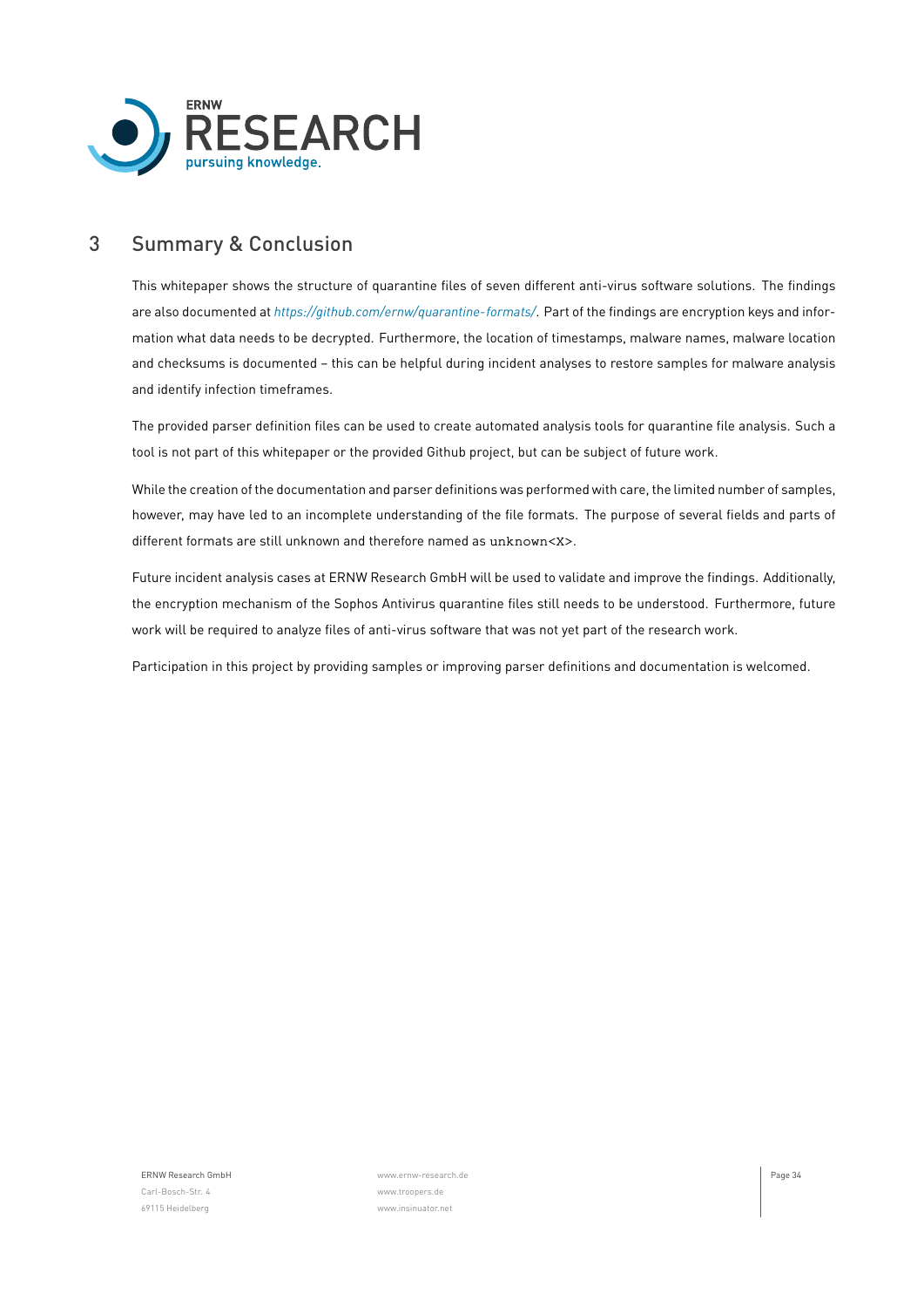

# <span id="page-34-0"></span>A RC4 Helper Class in Python

```
#!/usr/bin/python3
class CustomArc4(object):
   def __init__( self, key):
       state = [n for n in range(256)]
       p = q = j = 0for i in range(256):
            if len(key) > 0:
                j = (j + state[i] + key[i \% len(key)]) % 256
            else:
                j = (j + state[i]) % 256state[i], state[j] = state[j], state[i]
        self.p = pself.q = qself .state = state
   def _next_byte(self) :
        self .p = ( self .p + 1) % 256
        self .q = ( self .q + self .state[ self .p]) % 256
        self.state[self.p], self.state[self.q] =\
            self .state[ self .q], self .state[ self .p]
        return self .state [( self .state[ self .p] + self .state[ self .q]) % 256]
   def decode(self, plaintext ) :
        return bytearray([c ^ self._next_byte() for c in plaintext])
```
*Listing 18: Helper class for RC4*

Carl-Bosch-Str. 4 [www.troopers.de](https://troopers.de)

ERNW Research GmbH [www.ernw-research.de](https://ernw-research.de) Page 35 69115 Heidelberg [www.insinuator.net](https://insinuator.net)